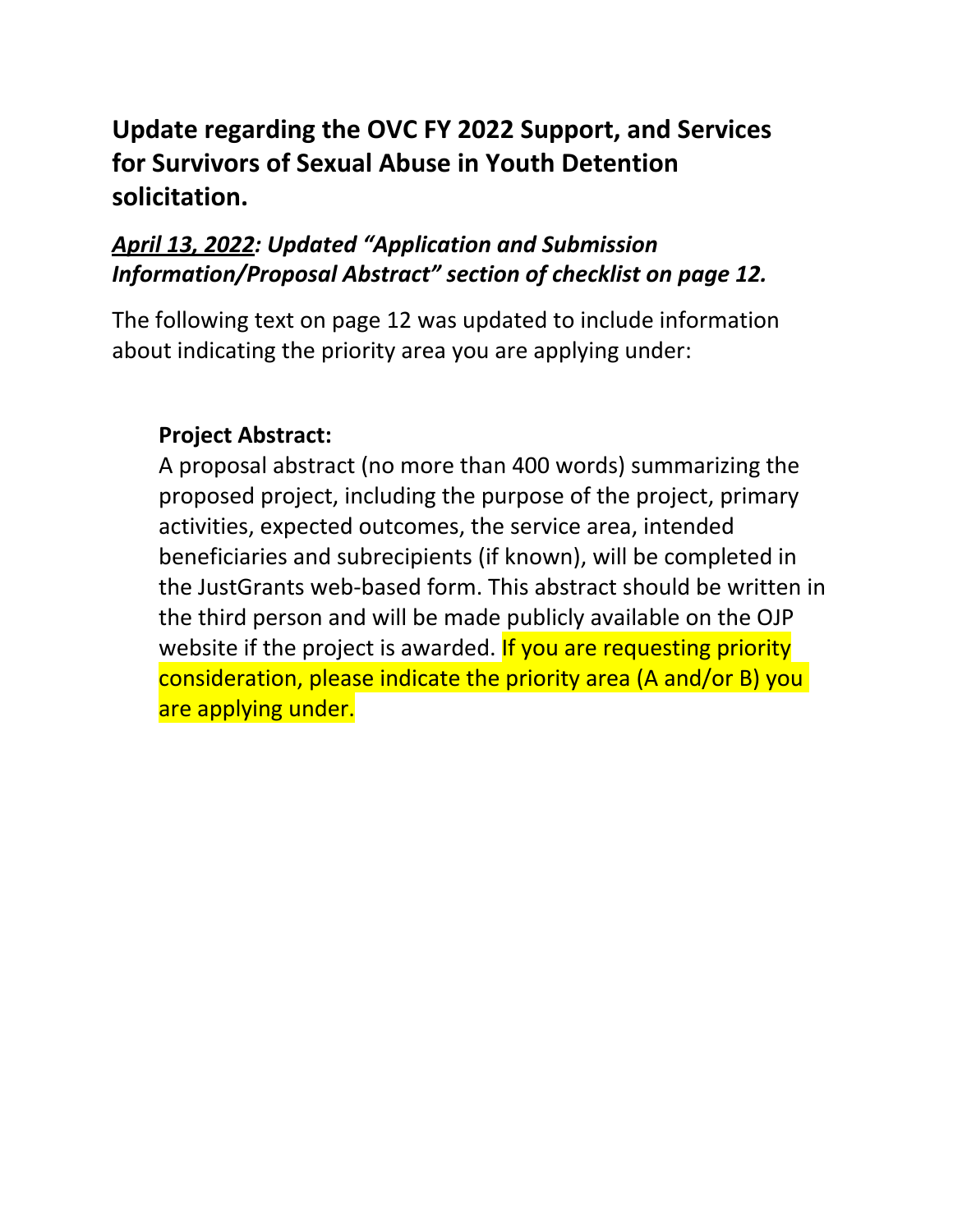OMB No. 1121-0329 Approval Expires 12/31/2023

U.S. Department of Justice Office of Justice Programs Office for Victims of Crime



### **OVC FY 2022 Safety, Support, and Services for Survivors of Sexual Abuse in Youth Detention**  Assistance Listing Number # 16.582

| <b>Grants.gov Opportunity Number:</b>   | O-OVC-2022-171240      |
|-----------------------------------------|------------------------|
| <b>Solicitation Release Date:</b>       | April 04, 2022 4:00 PM |
| <b>Version:</b>                         | 2                      |
| <b>Grants.gov Deadline:</b>             | May 26, 2022 11:59 PM  |
| <b>Application JustGrants Deadline:</b> | June 02, 2022 8:59 PM  |

# **Overview**

The [U.S. Department of Justice](https://www.usdoj.gov/) (DOJ), [Office of Justice Programs](https://www.ojp.usdoj.gov/) (OJP), [Office for Victims of Crime](http://www.ovc.ojp.gov/) (OVC) seeks applications for funding to support the development and enhancement of partnerships between juvenile detention centers or jails and community-based victim service providers, with the goal of increasing access to outside support services for incarcerated juvenile survivors of sexual abuse. This program furthers the DOJ's mission by ensuring compliance with the Prison Rape Elimination Act (PREA) and support of law enforcement. Specifically, this program will provide: (1) victim services to detained juveniles who have been sexually assaulted; (2) training to correctional officers on how to respond to and support juvenile victims; and (3) technical assistance to correctional institutions and victim service providers to help ensure the delivery of services to detained juvenile victims.

This solicitation incorporates the [OJP Grant Application Resource Guide](https://www.ojp.gov/funding/Apply/Resources/Grant-App-Resource-Guide.htm) by reference. The OJP Grant Application Resource Guide provides guidance to applicants to prepare and submit applications to OJP for funding. **If this solicitation expressly modifies any provision in the OJP Grant Application Resource Guide, the applicant is to follow the guidelines in this solicitation as to that provision.** 

# **Solicitation Categories**

| <b>Competition ID</b> | Category *                                                 | Number of<br>Awards | <b>Dollar Amount for</b><br>Award | Performance<br><b>Start Date</b> | Performance<br><b>Duration</b><br>(Months) |
|-----------------------|------------------------------------------------------------|---------------------|-----------------------------------|----------------------------------|--------------------------------------------|
| C-OVC-2022-00002-PROD | Purpose Area 1: Project<br><b>Sites</b>                    | 4                   | \$500,000.00                      | 10/1/22 12:00<br>AM              | 36                                         |
| C-OVC-2022-00003-PROD | Purpose Area 2:<br>Technical Assistance (TA) 1<br>Provider |                     | \$750,000.00                      | 10/1/22 12:00<br>AM              | 36                                         |

# **Eligible Applicants:**

City or township governments, County governments, For profit organizations other than small businesses, Independent school districts, Individuals, Native American tribal governments (Federally recognized), Native American tribal organizations (other than Federally recognized tribal governments), Nonprofits having a 501(c)(3) status with the IRS, other than institutions of higher education, Nonprofits that do not have a 501(c)(3) status with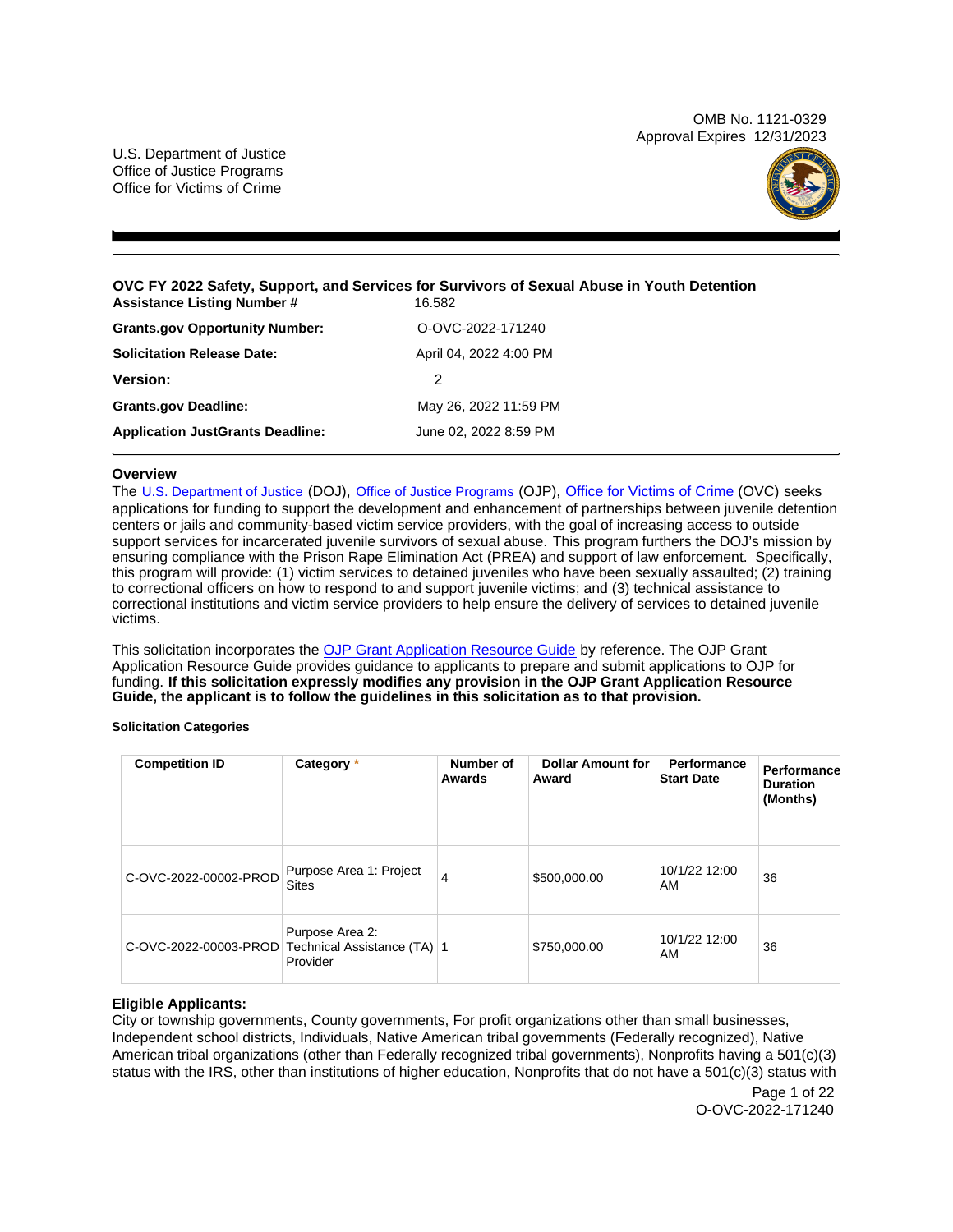<span id="page-2-0"></span>the IRS, other than institutions of higher education, Private institutions of higher education, Public and State controlled institutions of higher education, Public housing authorities/Indian housing authorities, Small businesses, State governments, Unrestricted (open to any type of entity above), subject to any clarification in text field entitled as Additional Information on Eligibility, Other

# **Other**

For the purposes of this solicitation "state" means any state of the United States, the District of Columbia, the Commonwealth of Puerto Rico, the Virgin Islands, Guam, American Samoa, and the Commonwealth of the Northern Mariana Islands.

To advance Executive Order 13929 Safe Policing for Safe Communities, the Attorney General determined that all state, local, and university or college law enforcement agencies must be certified by an approved independent credentialing body or have started the certification process, to be eligible for FY 2022 DOJ discretionary grant funding. To become certified, the law enforcement agency must meet two mandatory conditions: (1) the agency's use-of-force policies adhere to all applicable federal, state, and local laws and (2) the agency's use-of-force policies prohibit chokeholds except in situations where use of deadly force is allowed by law. The certification requirement also applies to law enforcement agencies receiving DOJ discretionary grant funding through a subaward. For detailed information on this certification requirement, please visit

[https://cops.usdoj.gov/SafePolicingEO](https://cops.usdoj.gov/SafePolicingEO%20) to access the Standards for Certification on Safe Policing for Safe Communities, the Implementation Fact Sheet, and the List of Designated Independent Credentialing Bodies.

All recipients and subrecipients (including any for-profit organization) must forgo any profit or management fee.

OVC will consider applications under which two or more entities would carry out the federal award; however, only one entity may be the applicant. Any others must be proposed as subrecipients (subgrantees). For additional information on subawards, see the [OJP Grant Application Resource Guide.](https://www.ojp.gov/funding/Apply/Resources/Grant-App-Resource-Guide.htm)

OVC may elect to fund applications submitted under this FY 2022 solicitation in future fiscal years, dependent on, among other considerations, the merit of the applications and on the availability of appropriations.

### **Contact Information**

For technical assistance with submitting the Application for Federal Assistance standard form (SF)-424 and a Disclosure of Lobbying Activities form (SF-LLL) in [Grants.gov](https://Grants.gov), contact the [Grants.gov](https://Grants.gov) Customer Support Hotline at 800-518-4726, 606-545-5035, [Grants.gov Customer Support,](https://www.grants.gov/web/grants/support.html) or [support@grants.gov.](mailto:support@grants.gov) The [Grants.gov](https://Grants.gov) Support Hotline operates 24 hours a day, 7 days a week, except on federal holidays.

For technical assistance with submitting the full application in DOJ's Justice Grants System (JustGrants), contact the JustGrants Service Desk at 833-872-5175 or [JustGrants.Support@usdoj.gov.](mailto:JustGrants.Support@usdoj.gov) The JustGrants Service Desk operates 5 a.m. to 9 p.m. eastern time Monday-Friday and 9 a.m. to 5 p.m. Saturday, Sunday, and Federal holidays.

For assistance with any other requirements of this solicitation, contact the OJP Response Center by telephone at 800-851-3420 or TTY: 301-240-6310 (hearing impaired only), or by email at [grants@ncjrs.gov.](mailto:grants@ncjrs.gov) The OJP Response Center hours of operation are 10:00 a.m. to 6:00 p.m., eastern time Monday–Friday, and 10:00 a.m. to 8:00 p.m. on the solicitation closing date.

**Pre-Application Webinar:** OVC will conduct one pre-application webinar during which OVC staff will review the solicitation requirements and conduct a question and answer session with interested potential applicants. Participation is optional. When the webinar has been scheduled, the details and registration information will be available at [https://ovc.ojp.gov/funding/funding-webinars.](https://ovc.ojp.gov/funding/funding-webinars)

#### **Submission Information**

Applications will be submitted to DOJ in two steps:

**Step 1:** The applicant must submit by the [Grants.gov](https://Grants.gov) deadline the required Application for Federal Assistance standard form (SF)-424 and a Disclosure of Lobbying Activities (SF-LLL) form when they register in [Grants.gov](https://Grants.gov) at [https://www.grants.gov/web/grants/register.html.](https://www.grants.gov/web/grants/register.html) To register in [Grants.gov](https://Grants.gov), the applicant will need to ensure that its System for Award Management (SAM) registration is current.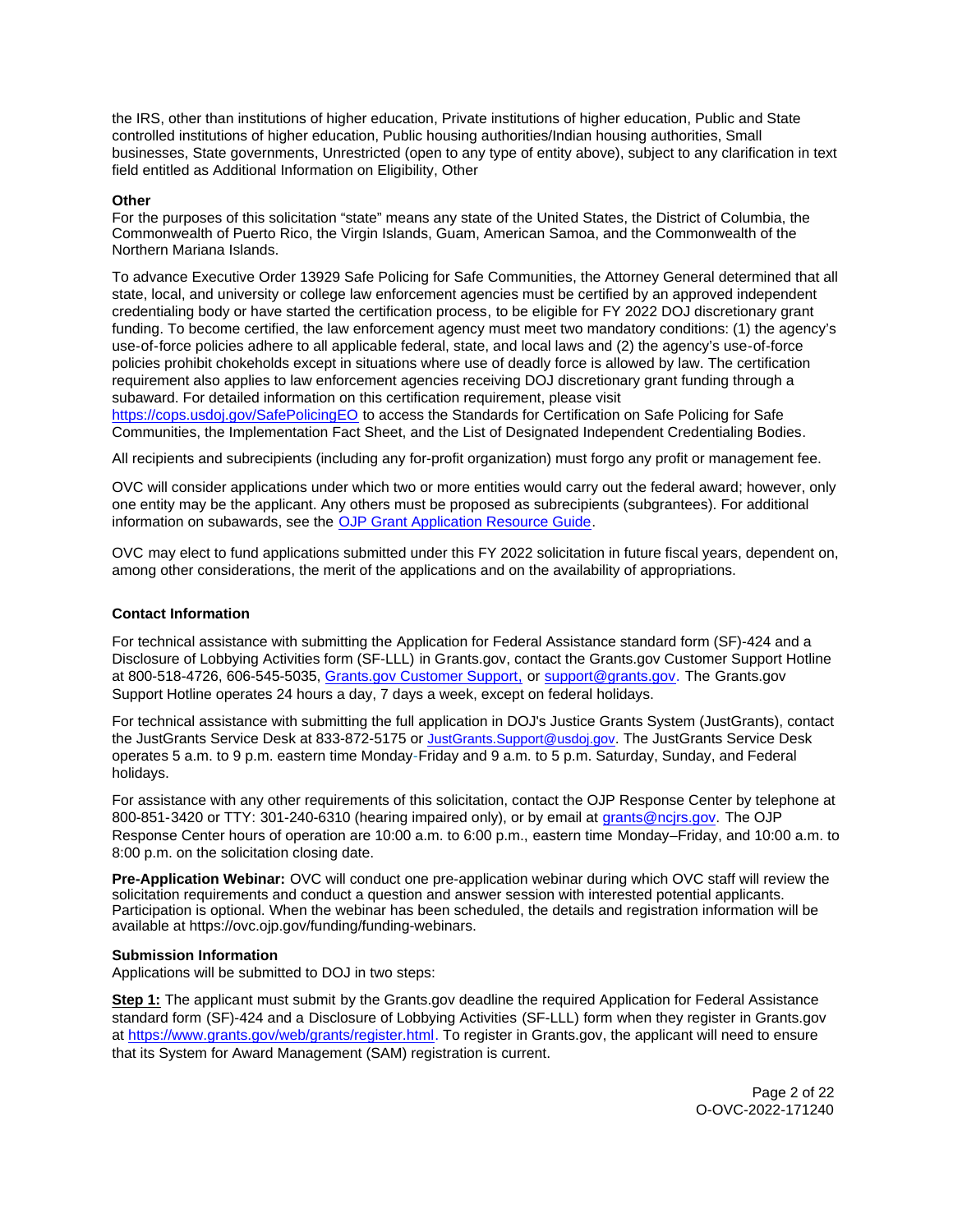**Step 2:** The applicant must then submit the **full application,** including attachments, in JustGrants at [JustGrants.usdoj.gov.](https://justicegrants.usdoj.gov/) To be considered timely, the full application must be submitted in JustGrants by the JustGrants application deadline. [OJP](https://www.ojp.gov/funding/apply/ojp-grant-application-resource-guide#apply) encourages applicants to review the "How to Apply" section in the OJP [Grant Application Resource Guide](https://www.ojp.gov/funding/apply/ojp-grant-application-resource-guide#apply) and the [JustGrants website](https://justicegrants.usdoj.gov/news) for more information, resources, and training.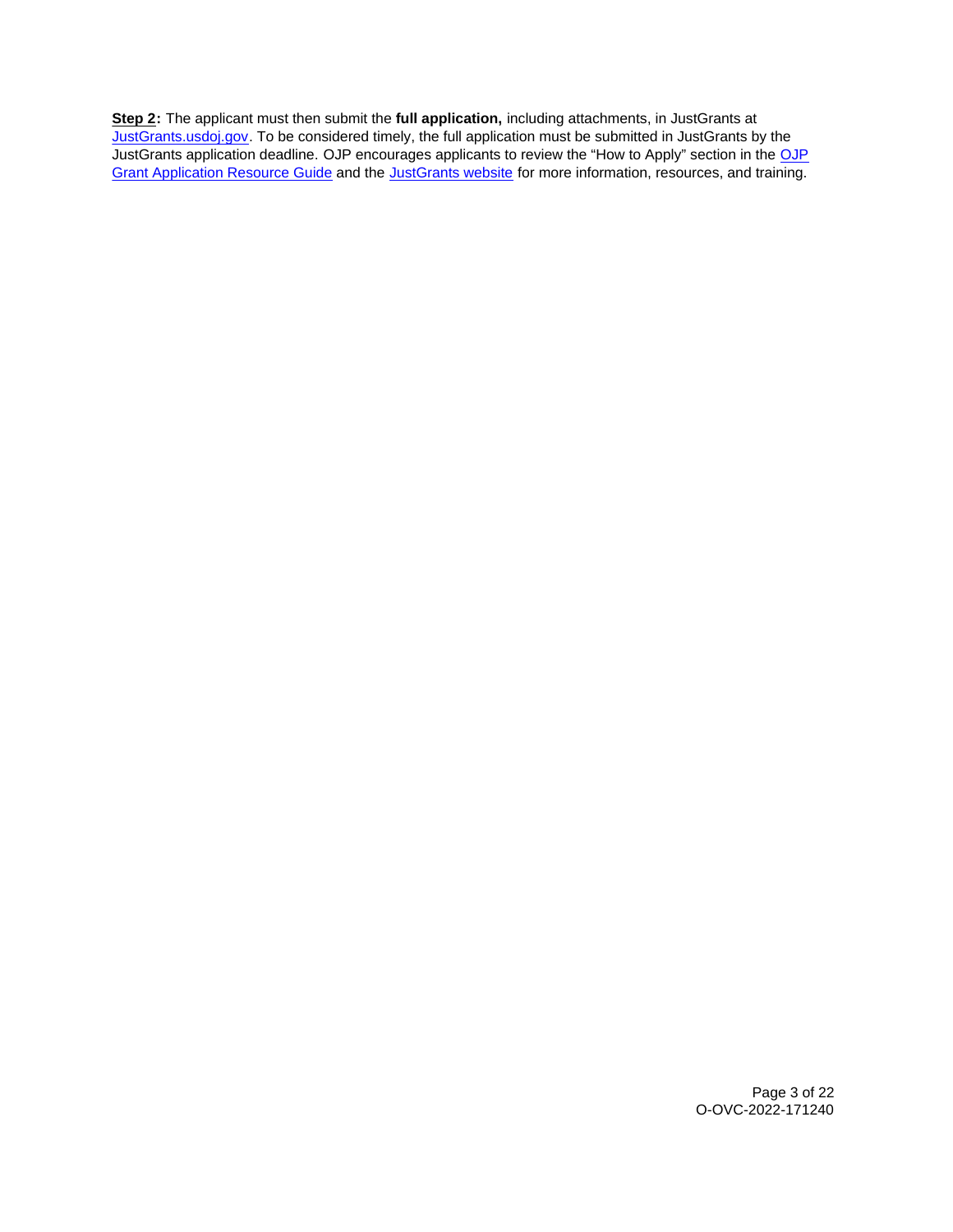# **Contents**

| Contact Information                                                                     | 2                |
|-----------------------------------------------------------------------------------------|------------------|
| <b>Program Description</b>                                                              | 6                |
| Overview                                                                                | 6                |
| <b>Statutory Authority</b>                                                              | 6                |
| Specific Information                                                                    | 6                |
| Goals, Objectives, Deliverables, and Timeline                                           | 8                |
| Evidence-Based Programs or Practices                                                    | 9                |
| Information Regarding Potential Evaluation of Programs and Activities                   | $\boldsymbol{9}$ |
| <b>OJP Priority Areas</b>                                                               | 9                |
| <b>Federal Award Information</b>                                                        | 10               |
| Awards, Amounts and Durations                                                           | 10               |
| <b>Continuation Funding Intent</b>                                                      | 11               |
| Availability of Funds                                                                   | 11               |
| <b>Types of Awards</b>                                                                  | 11               |
| Financial Management and System of Internal Controls                                    | 11               |
| Cost Sharing or Matching Requirement                                                    | 11               |
| Pre-agreement Costs (also known as Pre-award Costs)                                     | 11               |
| Limitation on Use of Award Funds for Employee Compensation: Waiver                      | 11               |
| Prior Approval, Planning, and Reporting of Conference/Meeting/Training Costs            | 11               |
| Costs Associated with Language Assistance (if applicable)                               | 11               |
| <b>Eligibility Information</b>                                                          | 11               |
| Application and Submission Information                                                  | 12               |
| Information to Complete the Application for Federal Assistance (SF-424)                 | 12 <sub>2</sub>  |
| Standard Applicant Information (JustGrants 424 and General Agency Information)          | 12               |
| Proposal Abstract                                                                       | 12 <sup>2</sup>  |
| <b>Proposal Narrative</b>                                                               | 12 <sub>2</sub>  |
| Goals, Objectives, Deliverables, and Timeline                                           | 15               |
| <b>Budget and Associated Documentation</b>                                              | 15               |
| Budget Worksheet and Budget Narrative (Web-based Form)                                  | 15               |
| Pre-Agreement Cost                                                                      | 15               |
| Indirect Cost Rate Agreement (if applicable)                                            | 15 <sub>2</sub>  |
| <b>Employee Compensation Waiver</b>                                                     | 16               |
| Financial Management Questionnaire (including applicant disclosure of high-risk status) | 16               |
| Disclosure of Process Related to Executive Compensation                                 | 16               |
| <b>Additional Application Components</b>                                                | 16               |
| <b>Curriculum Vitae or Resumes</b>                                                      | 16               |
| <b>Tribal Authorizing Resolution</b>                                                    | 16               |
| <b>Timeline Form</b>                                                                    | 16               |
| Letters of Support                                                                      | 16               |
| Research and Evaluation Independence and Integrity Statement                            | 16               |
| Logic Model                                                                             | 17               |
| <b>Disclosures and Assurances</b>                                                       | 17               |
| Disclosure of Lobbying Activities                                                       | 17               |
| <b>DOJ Certified Standard Assurances</b>                                                | 17               |
| Applicant Disclosure of Duplication in Cost Items                                       | 17               |
| DOJ Certifications Regarding Lobbying; Debarment, Suspension and Other Responsibility   |                  |
| Matters; and Drug-Free Workplace Requirements                                           | 17               |

Page 4 of 22 O-OVC-2022-171240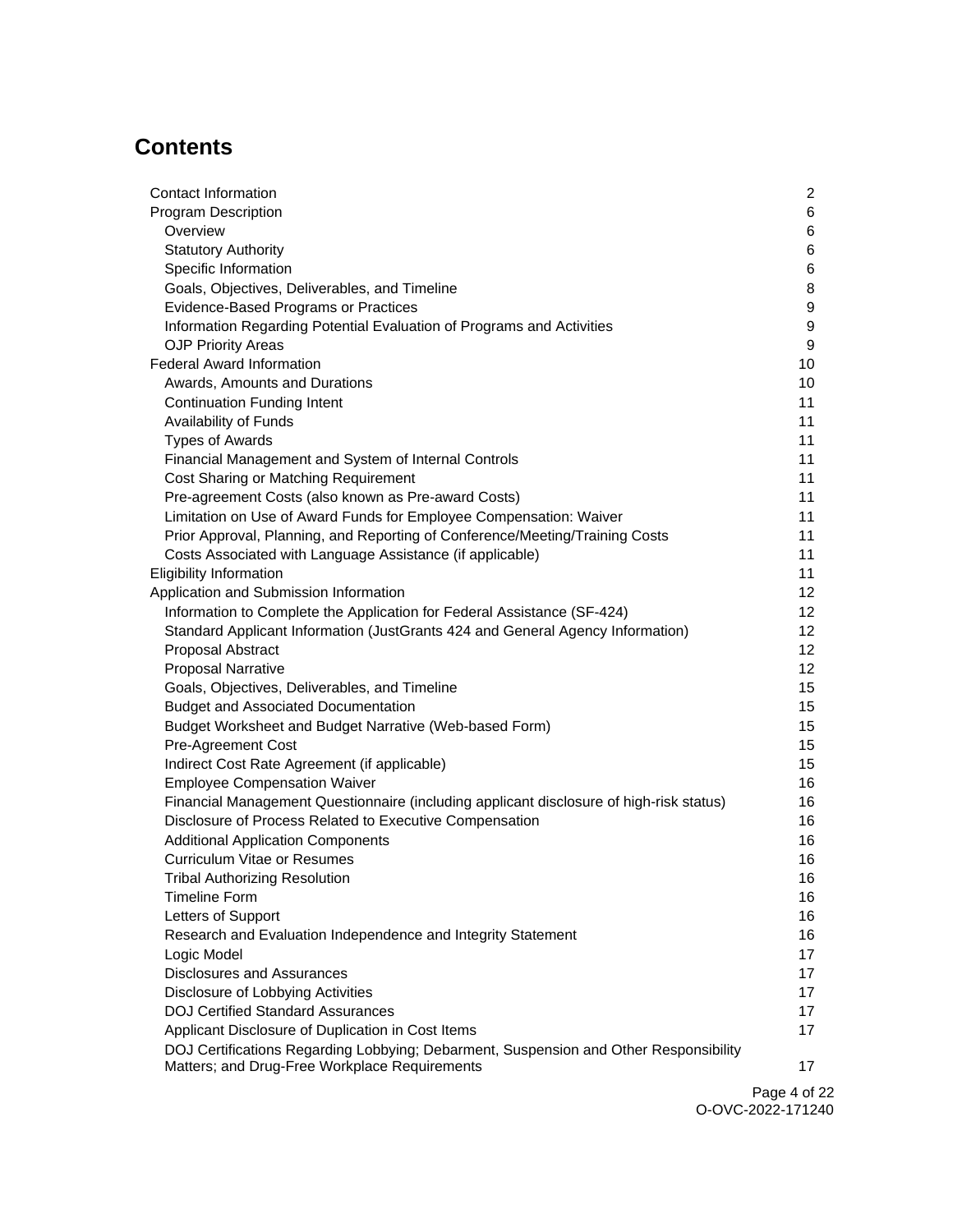| Applicant Disclosure and Justification - DOJ High Risk Grantees (if applicable) |    |
|---------------------------------------------------------------------------------|----|
| How to Apply                                                                    | 17 |
| Submission Dates and Time                                                       | 17 |
| Application Review Information                                                  | 18 |
| <b>Review Criteria</b>                                                          | 18 |
| <b>Review Process</b>                                                           | 18 |
| <b>Federal Award Administration Information</b>                                 | 19 |
| <b>Federal Award Notices</b>                                                    | 19 |
| Administrative, National Policy, and Other Legal Requirements                   | 19 |
| Information Technology (IT) Security Clauses                                    | 19 |
| General Information about Post-Federal Award Reporting Requirements             | 19 |
| Federal Awarding Agency Contact(s)                                              | 19 |
| Other Information                                                               | 19 |
| Freedom of Information and Privacy Act (5 U.S.C. 552 and 5 U.S.C. 552a)         | 19 |
| Provide Feedback to OJP                                                         | 19 |
| <b>Performance Measures</b>                                                     | 20 |
| <b>Application Checklist</b>                                                    | 20 |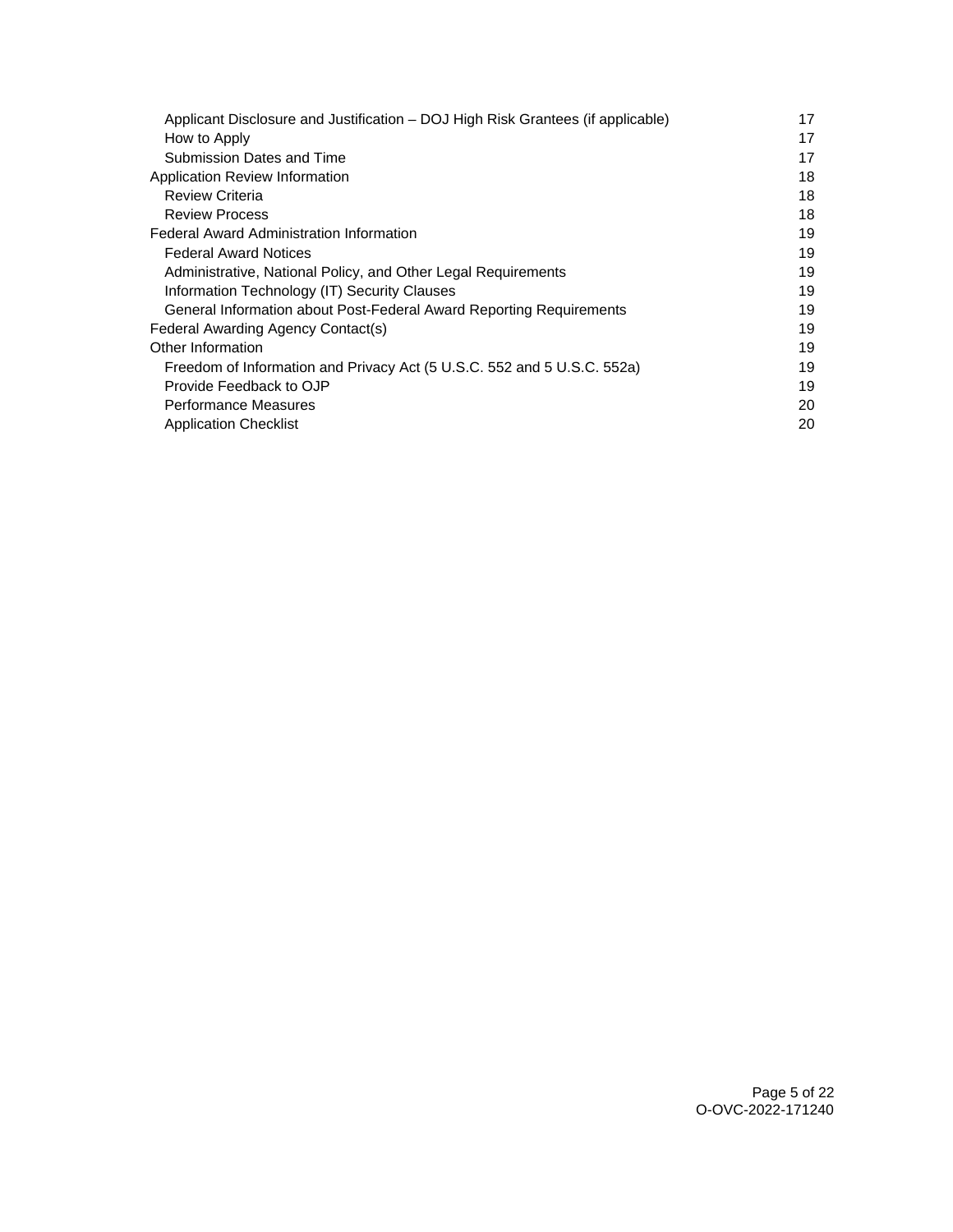# <span id="page-6-0"></span>**Program Description**

#### **Overview**

OJP is committed to advancing work that promotes civil rights and racial equity, increases access to justice, supports crime victims and individuals impacted by the justice system, strengthens community safety and protects the public from crime and evolving threats and builds trust between law enforcement and the community.

This solicitation is intended to support the development and enhancement of partnerships between juvenile detention centers or jails and community-based victim service providers, with the goal of increasing access to outside support services for juvenile survivors of sexual abuse.

### **Statutory Authority**

34 U.S.C. § 20103(c)(1)(A)

#### **Specific Information**

On any given day, nearly 50,000 youth are held in juvenile detention facilities across the United States, often for low-level nonviolent offenses including parole violations, drugs, or truancy, or before they have had a hearing, according to the 2018 World Report from the Humans Rights Watch ([www.hrw.org/world-report/2018/country](https://www.hrw.org/world-report/2018/country-chapters/united-states?msclkid=4afb5f36a9e611ec9e7eb01fcb7dd2f3)[chapters/united-states?msclkid=4afb5f36a9e611ec9e7eb01fcb7dd2f3#\)](https://www.hrw.org/world-report/2018/country-chapters/united-states?msclkid=4afb5f36a9e611ec9e7eb01fcb7dd2f3). An additional 5,000 or so youth are detained in adult prisons and jails [[World Report 2018: United States | Human Rights Watch \(hrw.org\)\]](https://www.hrw.org/world-report/2018/country-chapters/united-states?msclkid=4afb5f36a9e611ec9e7eb01fcb7dd2f3). The typical youth detention facility holds people under the age of 18.

The juvenile justice system holds some of the most marginalized children in society. A significant proportion of these children have severe learning disabilities, mental illness, and alcohol or drug addiction. Additionally, the role of race cannot be overlooked. Youth of color are significantly overrepresented in the juvenile justice system. A staggering 42 percent of boys and 35 percent of girls in youth detention are Black—even though Black youth comprise just 14 percent of the overall youth detention population ([Youth Confinement: The Whole Pie 2019 |](https://www.prisonpolicy.org/reports/youth2019.html?msclkid=fdd89ad5aa0711ecaacbb87842945bfc)  [Prison Policy Initiative\)](https://www.prisonpolicy.org/reports/youth2019.html?msclkid=fdd89ad5aa0711ecaacbb87842945bfc). Latinx youth also are several times more likely than white children to be in detention ( [Youth Confinement: The Whole Pie 2019 | Prison Policy Initiative\)](https://www.prisonpolicy.org/reports/youth2019.html?msclkid=fdd89ad5aa0711ecaacbb87842945bfc).

An estimated 90 percent of youth who are in the juvenile justice system have a history of serious trauma ([Youth](https://www.prisonpolicy.org/reports/youth2019.html?msclkid=fdd89ad5aa0711ecaacbb87842945bfc)  [Confinement: The Whole Pie 2019 | Prison Policy Initiative\)](https://www.prisonpolicy.org/reports/youth2019.html?msclkid=fdd89ad5aa0711ecaacbb87842945bfc). Youth with a history of prior sexual abuse, especially girls, are far more likely to become involved in the criminal justice system than those with no prior abuse—a dynamic that is known as the "sexual abuse to prison pipeline," according to the National Sexual Violence Resource Center ([https://www.nsvrc.org/publications/nsvrc-publications/resource-newsletter-fall-winter-2016\)](https://www.nsvrc.org/publications/nsvrc-publications/resource-newsletter-fall-winter-2016).

Sexual abuse is devastating during any phase of life, but children and teen survivors are especially at high risk for Post-Traumatic Stress Disorder, depression, and drug addiction. Indeed, young people's ways of coping with or seeking to escape sexual abuse (running away from home, skipping school, or violating curfew) may contribute directly to their ending up in juvenile detention. Some young survivors act out their feelings in ways that are especially dangerous—like destroying property, getting involved in drugs, or harming themselves. Such behaviors are usually a cry for help; often, however, these actions lead to juvenile detention.

In 2003, the Prison Rape Elimination Act (PREA) was passed with the objective of eliminating prison rape. In 2012, DOJ released its Prison Rape Elimination Act final rule ("PREA Rule"). One of the requirements under the PREA Rule is that correctional agencies must attempt to make available to incarcerated survivors an advocate from a rape crisis center. Correctional agencies are encouraged to enter into an agreement with a rape crisis center to provide incarcerated survivors with an opportunity to receive services from a trained advocate with background and expertise in providing sexual assault advocacy services. Specifically, the relevant PREA standards are:

#### [115.21 Evidence protocol and forensic medical examinations](https://www.prearesourcecenter.org/standard/115-21)

(d) The agency shall attempt to make available to the victim a victim advocate from a rape crisis center. If a rape crisis center is not available to provide victim advocate services, the agency shall make available a qualified staff member from a community-based organization, or a qualified agency staff member to provide these services. Agencies shall document efforts to secure services from rape crisis centers. For the purpose of this standard, a rape crisis center refers to an entity that provides intervention and related assistance, such as the services specified in 42 U.S.C. § 14043g(b)(2)(C), to victims of sexual assault of all ages. The agency may utilize a rape crisis center that is part of a governmental unit as long as the center is

> Page 6 of 22 O-OVC-2022-171240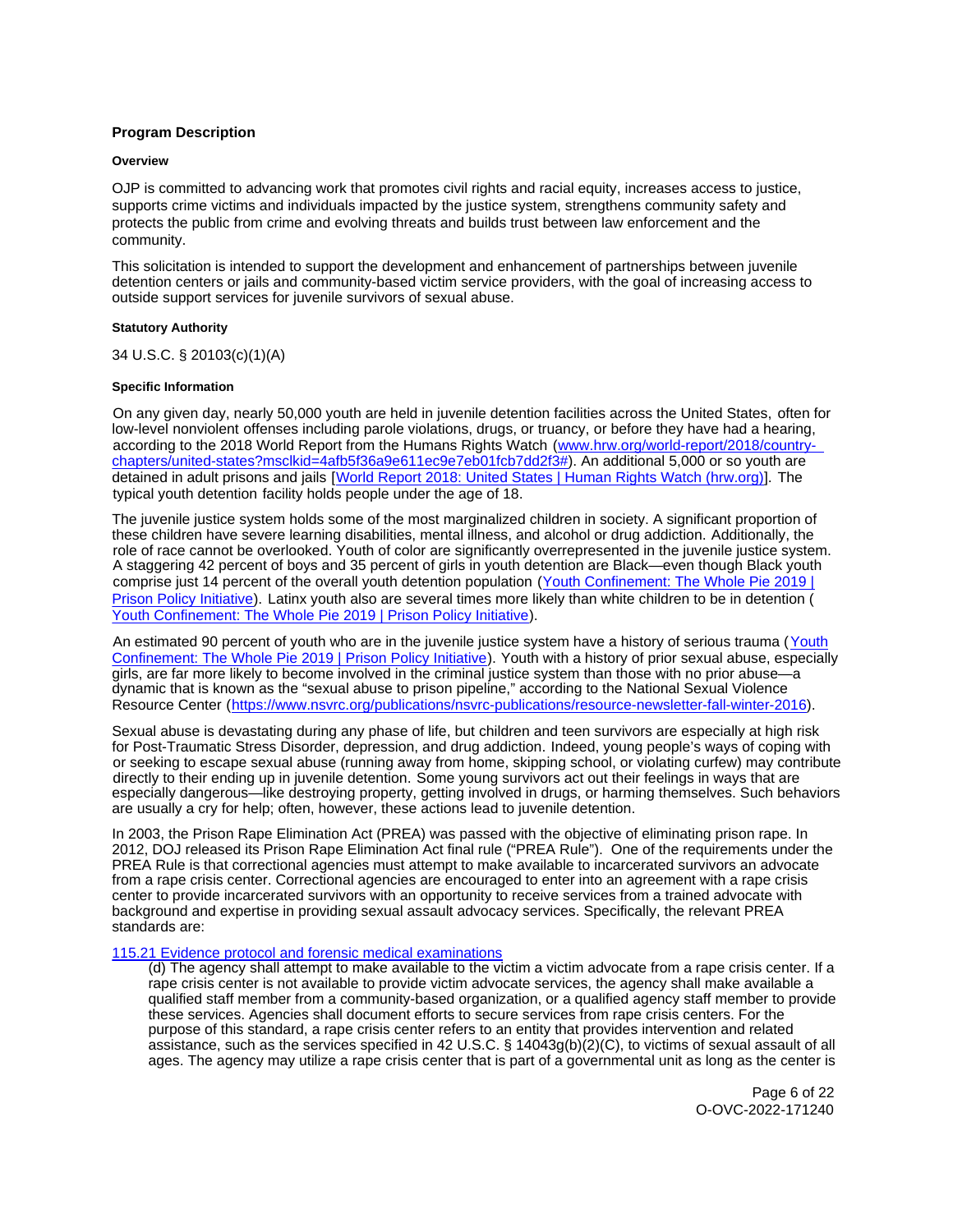not part of the criminal justice system (such as a law enforcement agency) and offers a comparable level of confidentiality as a nongovernmental entity that provides similar victim services.

(e) As requested by the victim, the victim advocate, qualified agency staff member, or qualified communitybased organization staff member shall accompany and support the victim throughout the forensic medical examination process and investigatory interviews and shall provide emotional support, crisis intervention, information, and referrals."

#### [115.53 Inmate, detainee, and resident access to outside confidential support services](https://www.prearesourcecenter.org/standard/115-53)

(a) The facility shall provide inmates with access to outside victim advocates for emotional support services related to sexual abuse by giving inmates mailing addresses and telephone numbers, (including toll free hotline numbers where available), of local, state, or national victim advocacy or rape crisis organizations, and for persons detained solely for civil immigration purposes, immigrant services agencies. The facility shall enable a reasonable communication between inmates and these organizations and agencies, in as confidential a manner as possible.

(b) The facility shall inform inmates, prior to giving them access, of the extent to which such communications will be monitored and the extent to which reports of abuse will be forwarded to authorities in accordance with mandatory reporting laws.

(c) The agency shall maintain or attempt to enter into memoranda of understanding or other agreements with community services providers that are able to provide inmates with confidential emotional support services related to sexual abuse. The agency shall maintain copies of agreements or documentation showing attempts to enter into such agreements."

According to the analysis of institutional factors contributing to sexual abuse in juvenile facilities, facilities that were in compliance with core provisions of the PREA standards—namely providing youth education about how to make a report and how to get help immediately upon intake—had lower rates of sexual abuse than those that did not provide education or provided it later, [Bureau of Justice Statistics (BJS). Facility-level and Individual level Correlates of Sexual Victimization in Juvenile Facilities, 2012. June 2016. (NCJ 249877) Available at [https://www.bjs.gov/content/pub/pdf/flilcsvjf12.pdf.](https://www.bjs.gov/content/pub/pdf/flilcsvjf12.pdf) (See page 34.)]. The report also reinforced the need for safe ways for victims of sexual abuse to report and to get help. In facilities where youth indicated that they would be more likely to report sexual activity to a staff member face-to-face, the rates of abuse were much lower than in those where youth said they would be embarrassed or ashamed to report (1.7 percent vs. 5.8 percent) [ [https://www.bjs.gov/content/pub/pdf/flilcsvjf12.pdf,](https://www.bjs.gov/content/pub/pdf/flilcsvjf12.pdf) see pages 34-35].

# **Sexual Abuse Among Youth in Detention and the Need for Services**

While sexual abuse is widespread in the juvenile justice system, it is also completely preventable. Youth detention facilities with strong leaders can build a culture of respect and openness, where youth feel comfortable speaking out and staff who cross boundaries are held accountable. Yet leadership often fails to address unprofessional behavior, creating conditions for abuse to thrive. Tellingly, Bureau of Justice Statistics studies have found that an overwhelming majority of youth who were victimized by staff reported prior inappropriate contact with their abuser.

Research indicates that detention staff who sexually abuse youth in custody rarely are held accountable, either by the people who lead their facilities or in a court of law. In some cases, abuse by staff persists after the youth is released from detention. The abusive staff member might use an offer of assistance—or the threat of additional incarceration—to control their victims. Some might even use the promise of continuing their "relationship" as a way to keep their victims close.

Unfortunately, although the juvenile justice system is filled with youth who have endured trauma, before or during their time in custody, victim services are rarely available. With few resources to help them heal, children who survive sexual abuse in detention often struggle to get back on their feet. Few of these children are likely to have received counseling, either in detention facilities or in the community. Moreover, many youth detainees have had life experiences that cause them to feel a deep distrust of adults.

Unaddressed trauma will not resolve without the help of trained professionals and will perpetuate the cycle of abuse. Many detained youth find themselves back in the youth system, and are eventually funneled to adult prison and jails, where they become prime targets for yet more abuse.

Youth detention facilities are less likely to have agreements in place with victim advocacy programs than adult prisons, as required under PREA, and are less likely to have conducted regular PREA audits [The Youth Law

Page 7 of 22 O-OVC-2022-171240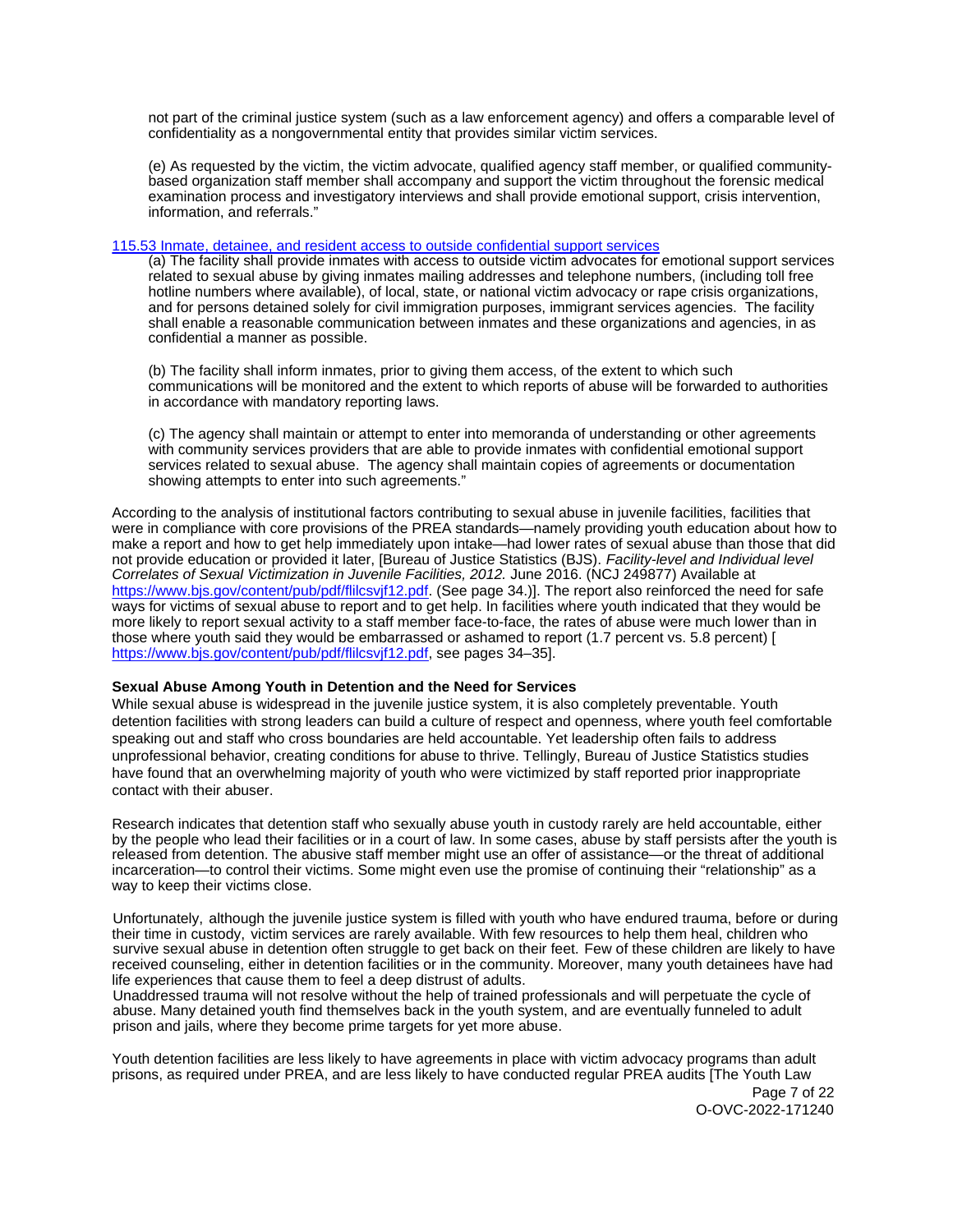<span id="page-8-0"></span>Center, [Protecting Youth in the PREA National Standards \(ylc.org\)\]](https://www.ylc.org/wp-content/uploads/2018/11/PREA_Youth_Comments_0.pdf). It is critical for youth detention facilities to have clear policies on victim confidentiality, informed consent, and mandatory reporting requirements. Through this cooperative agreement, OVC will fund project sites that will partner with juvenile facilities to develop victim advocacy services, response protocols, and service delivery methods, with the goal of providing support services to juvenile survivors of sexual abuse.

# **Goals, Objectives, Deliverables, and Timeline**

The goal of this project is to increase access to outside support services for juvenile survivors of sexual abuse in detention.

# **Purpose Area 1: Project Site Objectives**

Under this grant program, the selected victim service organizations shall achieve the following objectives:

- 1. Partner with juvenile detention centers, jails, and/or correction agencies that do not already have formalized partnerships with victim service providers.
- 2. Work meaningfully with community advocates to build victim services programming for juvenile detention facility residents and strengthen sexual safety. Specifically, they shall:
	- a. Develop a strong partnership, including by implementing a Memorandum of Understanding (MOU) between the facility and victim advocacy agency.
	- b. Address concerns and establish protocols around confidentiality and mandatory reporting when working with detained youth.
- 3. Establish safe access to technology-based victim services that appeal to youth, such as email, chat, tablets, and web-based services.
- 4. Explore the provision of innovative and creative programming and non-traditional service delivery to help victim residents heal from sexual abuse and other trauma.
- 5. Implement services for residents to address trauma broadly, to promote healing from abuses such as trafficking, child sexual abuse, sexual violence, hate crimes, domestic or dating violence, removal from the home, and gun violence.
- 6. Ensure that residents are educated in an age-appropriate, accessible, and continuously available manner about their rights and available services.
- 7. Explore additional ways in which advocates can contribute to sexual safety within the facility, including by inviting them to:
	- a. Conduct trainings for facility staff on:
		- i. The role of advocates.
		- ii. How to be victim-centered and trauma-informed in their interactions with residents and their response to sexual harassment and sexual abuse.
		- iii. Healthy adolescent sexual development, specifically supporting and understanding the development of sexuality, sexual orientation, and gender identify; and modeling and maintaining appropriate boundaries with residents.
	- b. Create opportunities for partnership and development of subject matter expertise; for example, by serving on working groups and committees such as Sexual Assault Response Teams, PREA teams, incident review committees, and gender review/classification committees (e.g., to help determine safe housing and programming placements for transgender residents on a case-by-case basis).
	- c. Provide emotional support for residents and staff, as needed during PREA audits.
- 8. Provide technical assistance (TA) to:
	- a. Prioritize safety and dignity for transgender and gender-nonconforming youth (taking into account housing, privacy, communication, programming).
	- b. Promote an institutional culture of residents reporting and seeking help (i.e., from victim advocates, their counsel, and guardians), including by ensuring access to a confidential and anonymous outside reporting line.
	- c. Strengthen institutional leadership and implement concrete steps to prevent staff abuse via grooming techniques documented in **BJS** youth data.
	- d. Develop screening protocols and improved staff training and supervision to address breaches in basic professional conduct and help staff to detect and respond to such dynamics in their facilities.
- 9. Ensure that residents also receive education about healthy relationships, boundaries,
- communication, other life skills, and understanding trauma.
- 10. Prepare a plan for program sustainability.

Selected victim service organizations will be required to work with the awarded TA provider. Applicants will be required to submit with their application a Letter of Support indicating a facility's commitment to

> Page 8 of 22 O-OVC-2022-171240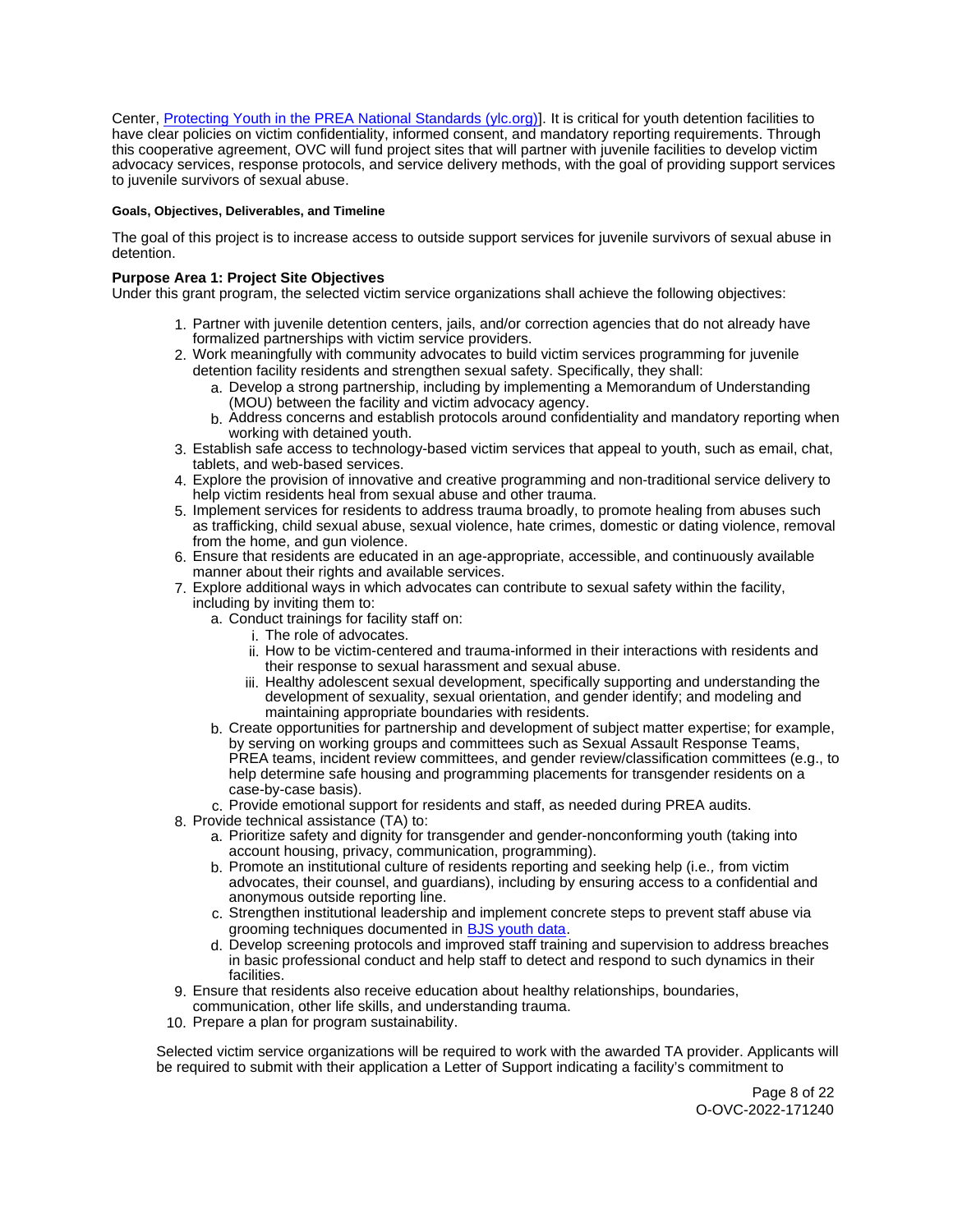partnering with the service provider to make victim services available to juvenile survivors.

# <span id="page-9-0"></span>**Purpose Area 1: Project Site Deliverables**

- 1. A needs assessment.
- 2. A strategic plan to work with the partner facility.
- 3. An MOU between the victim service organization and the facility, memorializing the partnership and the details of how the services will be provided to juvenile survivors.
- 4. A report of lessons learned, documented in coordination with the technical assistance provider, to be disseminated throughout the field.

# **Purpose Area 2: TA Provider Objectives**

- 1. During the first quarter of the grant period, assist each site with conducting a needs assessment to determine gaps in the establishment of PREA-compliant victim services requirements for residents, as part of initial project planning.
- 2. During the first year, work with the sites to help build the relationships with the victim advocacy programs and assist with MOU development.
- 3. Provide support addressing the gaps identified in the needs assessment.
- 4. Provide targeted technical assistance for youth detention officials on implementing effective strategies for staff screening, training, and supervision.
- 5. Collect and share tools, best practices, and guides related to supporting incarcerated youth who have been victims of crime; identify gaps in the available resources; and create new resources based on the gap analysis.
- 6. Following TA guidelines, provide ongoing guidance and support via—
- weekly calls;
- regular group meeting (with TA provider, grantees and OVC);
- training and peer sharing; and
- advanced/directed TA by request, as needed, either virtually or in person.
- 1. Work with each site to develop a sustainability plan that will support the long-term success of the partnership beyond the grant period.

#### **Purpose Area 2: TA Provider Deliverables**

Deliverables include a final report regarding lessons learned, building capacity, and a strategic planning guide to be used across the country by other detention centers to implement support services for their victims.

The Goals, Objectives, and Deliverables are directly related to the performance measures that show the completed work's results, as discussed in the Application and Submission Information section.

#### **Evidence-Based Programs or Practices**

OJP strongly encourages the use of data and evidence in policymaking and program development for criminal justice, juvenile justice, and crime victim services. For additional information and resources on evidence-based programs or practices, see the [OJP Grant Application Resource Guide.](https://www.ojp.gov/funding/apply/ojp-grant-application-resource-guide#evidence-based)

#### **Information Regarding Potential Evaluation of Programs and Activities**

OJP may conduct or support an evaluation of the programs and activities funded under this solicitation. For additional information, see the [OJP Grant Application Resource Guide](https://www.ojp.gov/funding/apply/ojp-grant-application-resource-guide#potential-evaluation) section entitled "Information Regarding Potential Evaluation of Programs and Activities."

#### **OJP Priority Areas**

The Department of Justice is committed to advancing work that promotes civil rights and racial equity, increases access to justice, supports crime victims and individuals impacted by the justice system, strengthens community safety and protects the public from crime and evolving threats, and builds trust between law enforcement and the community.

1. Priority Considerations Supporting Executive Order 13985, Advancing Racial Equity and Support for Underserved Communities Through the Federal Government

> Page 9 of 22 O-OVC-2022-171240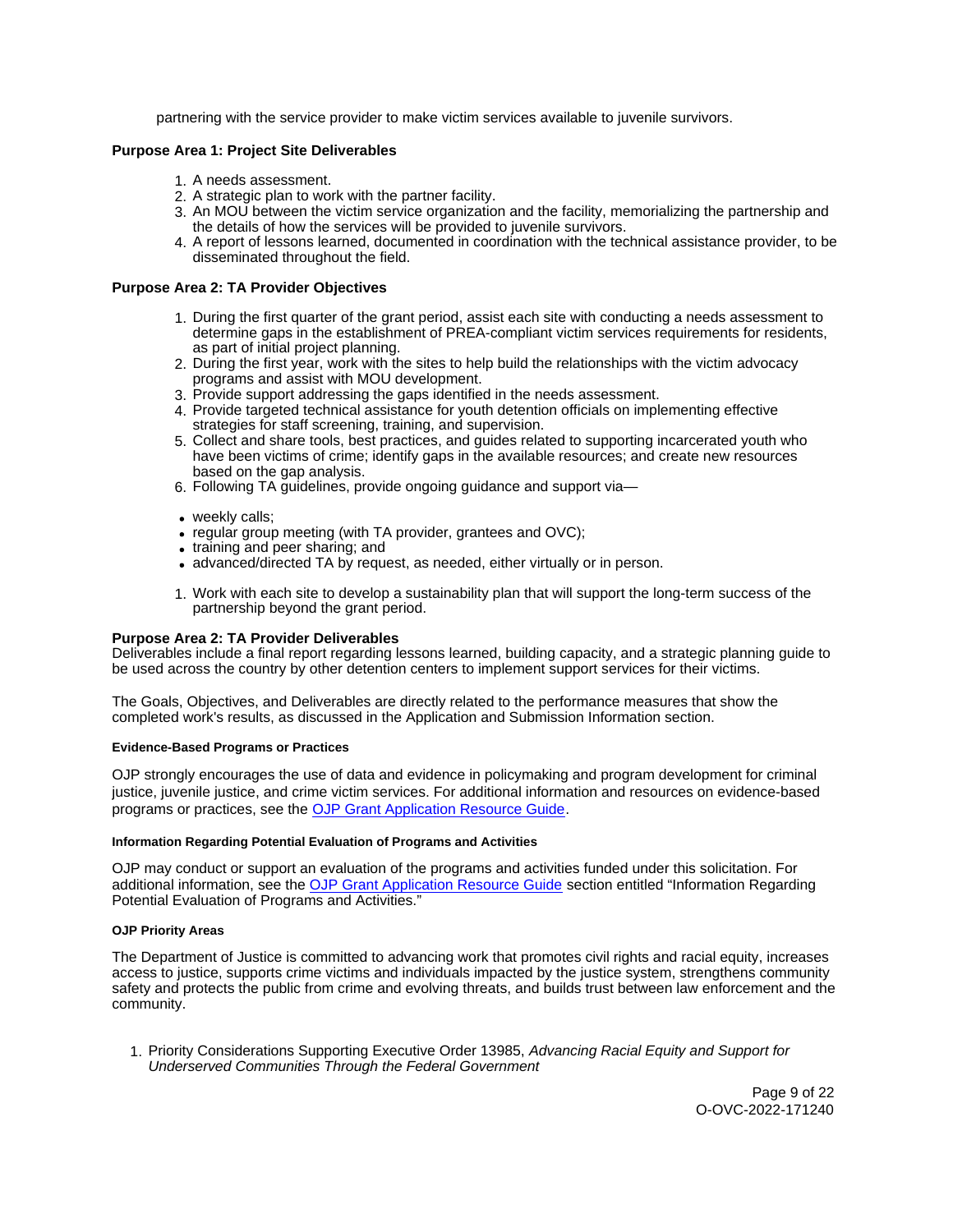<span id="page-10-0"></span>Consistent with this Executive Order, the term "underserved community" refers to a population sharing a particular characteristic, as well as a geographic community, that has been systematically denied a full opportunity to participate in aspects of economic, social, and civic life or whose members have been historically underserved, marginalized, and adversely affected by inequality. Such communities include, among others, Black people, Hispanics and Latino/a/e people, Native American and other Indigenous peoples of North America (including Alaska Natives, Eskimos, and Aleuts), Asian Americans, Native Hawaiians, and Pacific Islanders.

In support of Executive Order 13985, OJP will:

A. Give priority consideration to applications that include project(s) that will promote racial equity and the removal of barriers to access and opportunity for communities that have been historically underserved, marginalized, and adversely affected by inequality, when making award decisions.

To receive this consideration, the applicant must describe how the proposed project(s) will address potential inequities and barriers to equal opportunity, and/or contribute to greater access to services for underserved and historically marginalized populations.

B. Give priority consideration to applicants that can demonstrate that their capabilities and competencies for implementing their proposed project(s) are enhanced because the applicant (or at least one proposed subrecipient that will receive at least 30% of the requested award funding, as demonstrated in the Budget Worksheet and Budget Narrative) identifies as a culturally specific organization. To receive this additional priority consideration, applicants must describe how being a culturally specific organization (or funding the culturally specific subrecipient organization(s)) will enhance their ability to implement the proposed project (s) and should also specify which culturally specific populations are intended or expected to be served or to have their needs addressed under the proposed project(s).

Culturally specific organizations are defined for purposes of this solicitation as private nonprofit or tribal organizations whose primary purpose as a whole is to provide culturally specific services to, among others, Black people, Hispanics and Latino/a/e people, Native American and other Indigenous peoples of North America (including Alaska Natives, Eskimos, and Aleuts), Asian Americans, Native Hawaiians, and/or Pacific Islanders.

Note: Addressing these priority areas is one of many factors that OJP considers in making funding decisions. Receiving priority consideration for one or more priority areas is not a guarantee of an award.

# **Federal Award Information**

#### **Solicitation Categories**

| <b>Competition ID</b> | Category *                                                 | Number of<br>Awards | <b>Dollar Amount for</b><br>Award | Performance<br><b>Start Date</b> | Performance<br><b>Duration</b><br>(Months) |
|-----------------------|------------------------------------------------------------|---------------------|-----------------------------------|----------------------------------|--------------------------------------------|
| C-OVC-2022-00002-PROD | Purpose Area 1: Project<br><b>Sites</b>                    | 4                   | \$500,000.00                      | 10/1/22 12:00<br>AM              | 36                                         |
| C-OVC-2022-00003-PROD | Purpose Area 2:<br>Technical Assistance (TA) 1<br>Provider |                     | \$750,000.00                      | 10/1/22 12:00<br>AM              | 36                                         |

**Awards, Amounts and Durations** 

**Period of Performance Start Date**  Period of Performance Duration (Months)

Page 10 of 22 O-OVC-2022-171240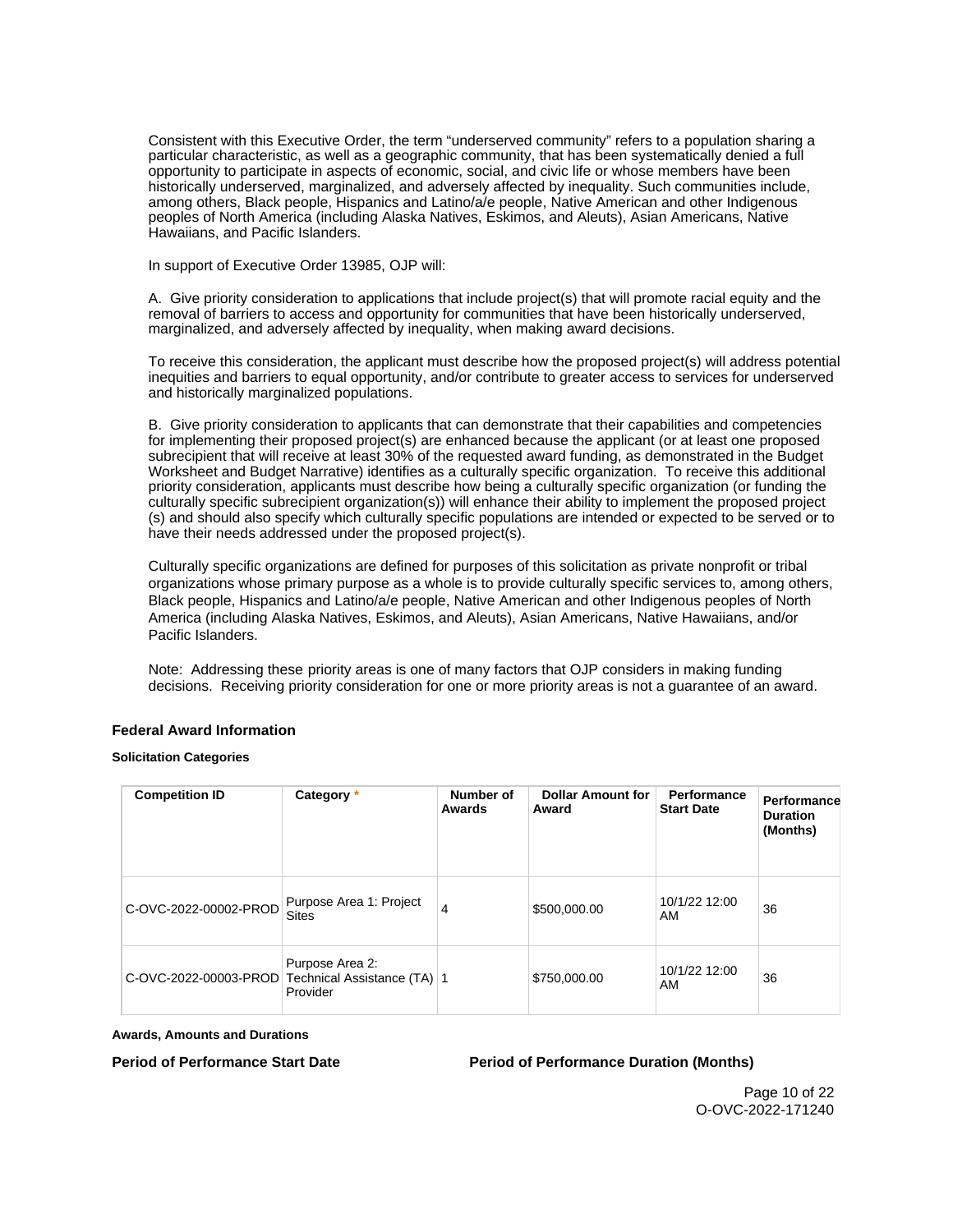#### <span id="page-11-0"></span>**Continuation Funding Intent**

OVC may, in certain cases, provide additional funding in future years to awards made under this solicitation through continuation awards. OJP will consider, among other factors, OJP's strategic priorities, a recipient's overall management of the award, and the award-funded work's progress, when making continuation award decisions.

#### **Availability of Funds**

This solicitation, and awards (if any are made) under this solicitation, are subject to the availability of appropriated funds and to any modifications or additional requirements that may be imposed by the agency or by law. In addition, nothing in this solicitation is intended to, and does not, create any right or benefit, substantive or procedural, enforceable at law or in equity by any party against the United States, its departments, agencies, or entities, its officers, employees, or agents, or any other person.

#### **Types of Awards**

OVC expects to make awards under this solicitation as cooperative agreements, which provide for OJP to have substantial involvement in carrying out award activities. See the "Administrative, National Policy, and Other Legal Requirements" section of the [OJP Grant Application Resource Guide](https://www.ojp.gov/funding/apply/ojp-grant-application-resource-guide#administrative) for additional information.

#### **Financial Management and System of Internal Controls**

Award recipients and subrecipients (including recipients or subrecipients that are pass-through entities) must, as described in the Part 200 Uniform Requirements as set out at 2 C.F.R. 200.303, comply with standards for financial and program management. See the [OJP Grant Application Resource Guide](https://www.ojp.gov/funding/apply/ojp-grant-application-resource-guide#fm-internal-controls) for additional information.

#### **Cost Sharing or Matching Requirement**

This solicitation does not require a match.

#### **Pre-agreement Costs (also known as Pre-award Costs)**

See the [OJP Grant Application Resource Guide](https://www.ojp.gov/funding/apply/ojp-grant-application-resource-guide#pre-agreement-costs) information on Pre-agreement Costs (also known as Pre-award Costs).

#### **Limitation on Use of Award Funds for Employee Compensation: Waiver**

See the [OJP Grant Application Resource Guide](https://www.ojp.gov/funding/apply/ojp-grant-application-resource-guide#limitation-use-award) information on the Limitation on Use of Award Funds for Employee Compensation; Waiver.

#### **Prior Approval, Planning, and Reporting of Conference/Meeting/Training Costs**

See the [OJP Grant Application Resource Guide](https://www.ojp.gov/funding/apply/ojp-grant-application-resource-guide#prior-approval) for information on Prior Approval, Planning, and Reporting of Conference/Meeting/Training Costs.

#### **Costs Associated with Language Assistance (if applicable)**

See the [OJP Grant Application Resource Guide](https://www.ojp.gov/funding/apply/ojp-grant-application-resource-guide#costs-associated) for information on Costs Associated with Language Assistance.

#### **Eligibility Information**

For eligibility information, see the solicitation cover page.

Page 11 of 22 O-OVC-2022-171240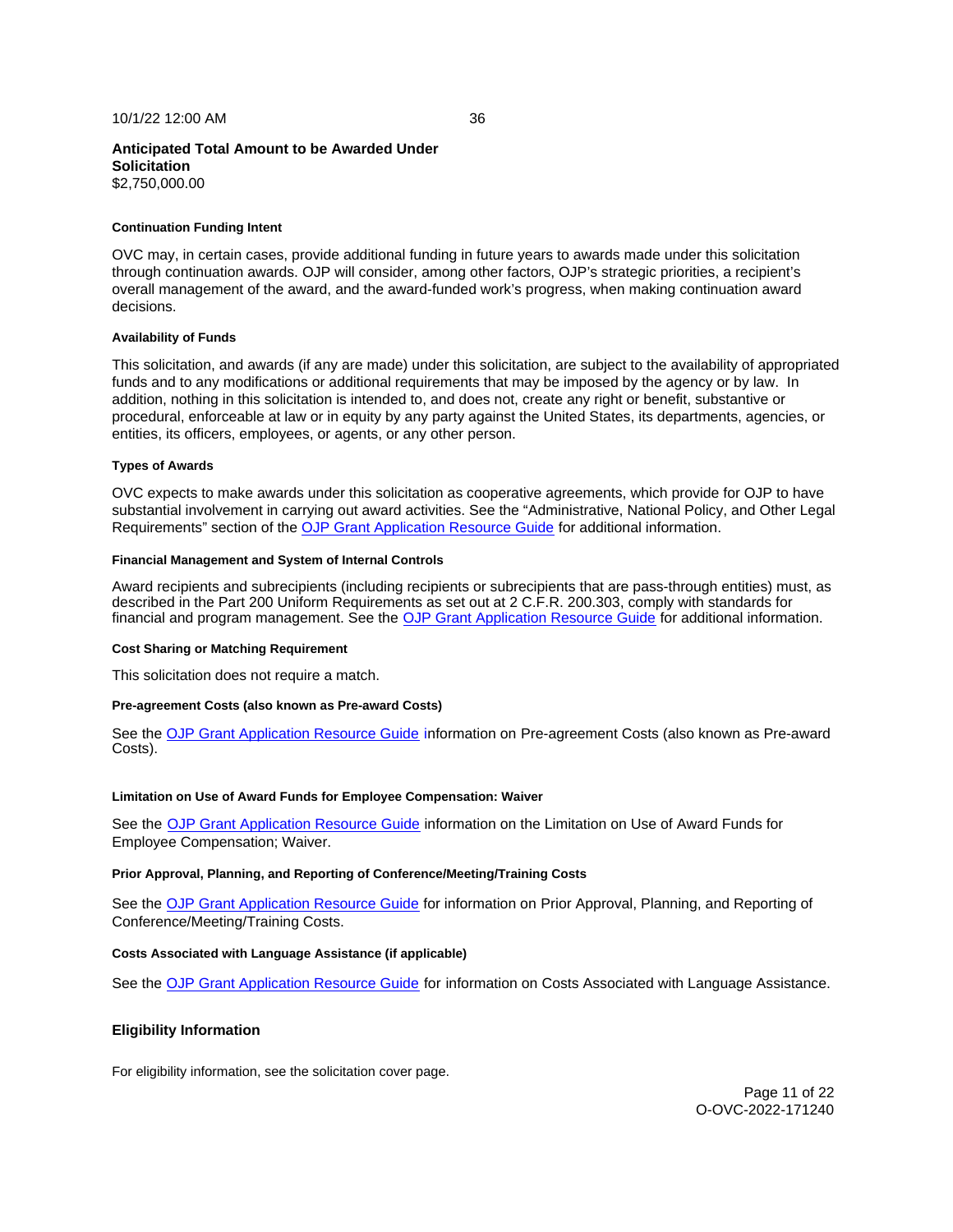<span id="page-12-0"></span>For information on cost sharing or match requirements, see the "Federal Award Information" section.

# **Application and Submission Information**

The following application elements **must** be included in the application to meet the basic minimum requirements to advance to peer review and receive consideration for funding:

- Proposal Abstract
- Proposal Narrative
- Budget Worksheet and Budget Narrative (Web-based Form) (The web-based form includes the budget details and the budget narrative.)

See the "Application Elements and Formatting Instructions" section of the OJP Grant Application Resource Guide for information on what happens to an application that does not contain all the specified elements or is nonresponsive to the scope of the solicitation.

#### **Information to Complete the Application for Federal Assistance (SF-424)**

The SF-424 must be submitted in [Grants.gov](https://Grants.gov). The SF-424 is a required standard form used as a cover sheet for submission of pre-applications, applications, and related information. See the [OJP Grant Application Resource](https://www.ojp.gov/funding/apply/ojp-grant-application-resource-guide#complete-application)  [Guide](https://www.ojp.gov/funding/apply/ojp-grant-application-resource-guide#complete-application) for additional information on completing the SF-424.

In Section 8F. of the SF-424, please include the name and contact information of the individual **who will complete the application in JustGrants**. JustGrants will use this information (email address) to assign the application to this user in JustGrants.

**Intergovernmental Review:** This solicitation ("funding opportunity") **is not** subject to [Executive Order 12372.](https://www.archives.gov/federal-register/codification/executive-order/12372.html) (In completing the SF-424, an applicant is to answer question 19 by selecting the response that the "Program is not covered by E.O. 12372.")

#### **Standard Applicant Information (JustGrants 424 and General Agency Information)**

The Standard Applicant Information section of the JustGrants application is pre-populated with the SF-424 data submitted in [Grants.gov.](https://Grants.gov) The applicant will need to review the Standard Applicant Information in JustGrants and make edits as needed. Within this section, the applicant will need to: add zip codes for areas affected by the project; confirm its Authorized Representative; and verify and confirm the organization's unique entity identifier, legal name, and address.

#### **Proposal Abstract**

A proposal abstract (no more than 400 words) summarizing the proposed project, including the purpose of the project, primary activities, expected outcomes, the service area, intended beneficiaries and subrecipients (if known), will be completed in the JustGrants web-based form. This abstract should be written in the third person and will be made publicly available on the OJP website if the project is awarded. If you are requesting priority consideration, please indicate the priority area (A and/or B) you are applying under.

#### **Proposal Narrative**

The proposal narrative should be submitted as an attachment in JustGrants. The attached document should be double-spaced, using a standard 12-point font; have no less than 1-inch margins; and should not exceed 25 pages. Pages should be numbered and submitted as an attachment. If the proposal narrative fails to comply with these length restrictions, OVC may consider such noncompliance in peer review and in final award decision.

The following sections must be included as part of the proposal narrative:

#### Purpose Area 1: Project Sites

- a. Statement of the Problem
	- 1. Describe the current problem with juveniles in detention and sexual assault.

Page 12 of 22 O-OVC-2022-171240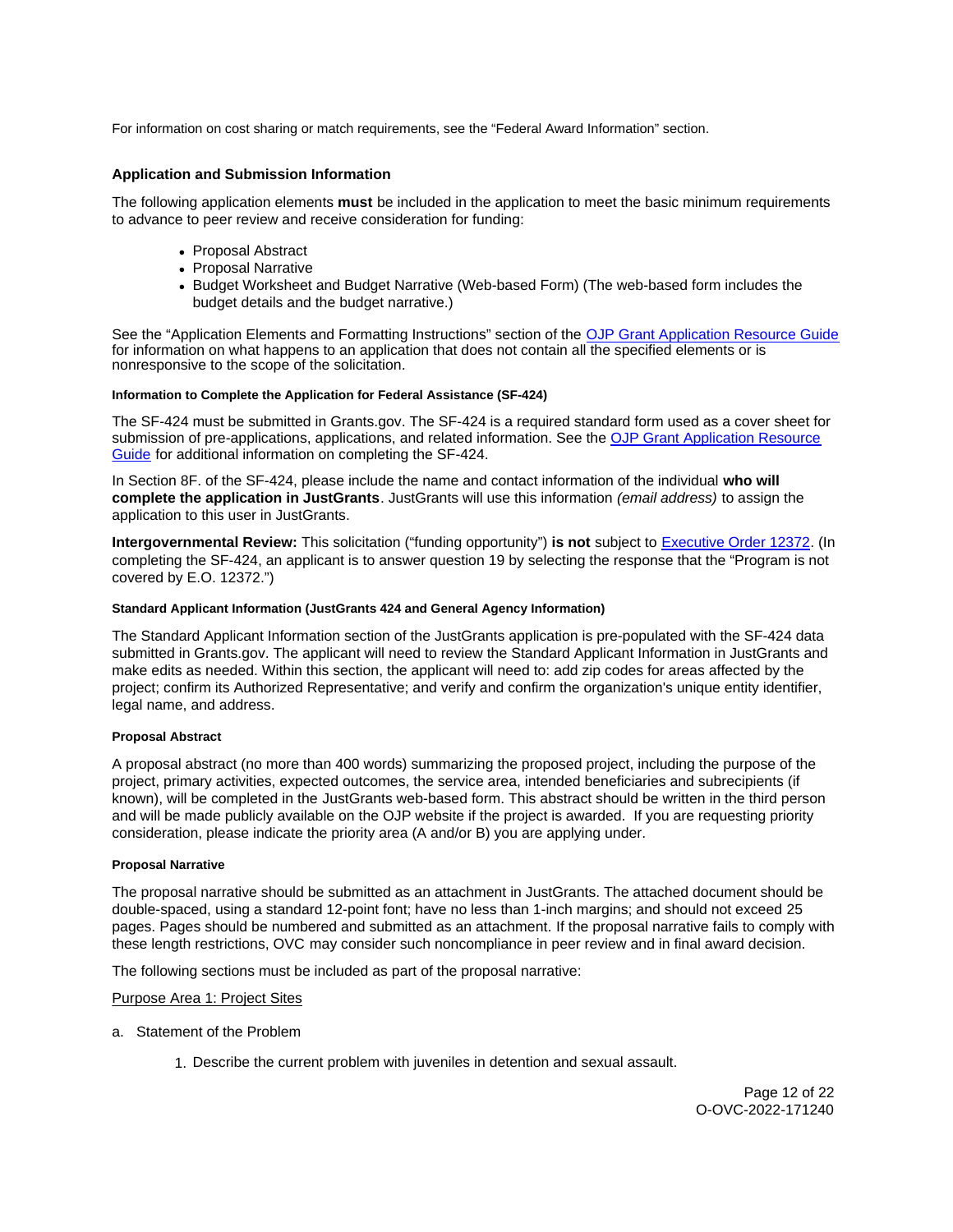- 2. Describe gaps in services for juvenile survivors, and more specifically, the needs for juveniles in your target areas.
- 3. Why does your organization want to participate in this initiative?
- 4. Describe policies and practices in your area of work related to victim services and addressing the needs of sexual abuse victims, specifically those that address juvenile victims.
- 5. Describe your experience with providing support services to juvenile victims of sexual abuse and/or rape crisis coalitions.
- b. Project Design and Implementation
	- 1. Describe the project strategy and discuss how the strategy will address the stated goals and objectives of the project.
	- 2. Identify any project partners.
	- 3. Describe any existing agreements or MOUs.
	- 4. Describe the project phases, tasks, activities, staff responsibilities, interim deliverables, and final products. Include a time-task plan that delineates organizational responsibility for the activities to be completed and a schedule for completing the activities and submitting the finished projects.
	- 5. Describe the plan to leverage other related efforts and/or outreach underway in your community and a plan to work together with partners to ensure young crime victims are served through this grant.
	- 6. Identify anticipated challenges.

If the applicant is seeking priority consideration for Priority 1(A), it should address in this section how the proposed project(s) will promote racial equity and/or the removal of barriers to access and opportunity, and/or contribute to greater access to services, for communities that have been historically underserved, marginalized, and adversely affected by inequality.

- c. Capabilities and Competencies
	- 1. Describe your organization and your current capacity to deliver victim services to juvenile survivors in detention
	- 2. Provide resumes of key staff and describe their experience.
	- 3. Identify any staffing, resource, and capacity needs that your organization would have to fill to lead this project.
	- 4. Provide letters of support.
	- 5. Describe the strengths and weaknesses of your organization and identify potential challenges (e.g., resources, policy and system barriers, and training gaps.)

If the applicant is seeking priority consideration under Priority 1(B), it should describe within this section how being a culturally specific organization (or funding a culturally specific subrecipient organization at a minimum of 30% of the project budget) will enhance its ability to implement the proposed project(s) and should also specify which culturally specific populations are intended or expected to be served or have their needs addressed under the proposed project(s).

- d. Plan for Collecting the Data Required for this Solicitation's Performance Measures
	- 1. A plan for collecting all of the performance measures data required by this solicitation.

2. A description of the qualifications of the key staff who will be responsible for collecting data and reporting performance measures in JustGrants.

Note: Applicants are **not** required to submit performance data with the application. Rather, performance measure information is included as an alert that successful applicants will be required to submit performance data as part of each award's reporting requirements.

OJP will require each successful applicant to submit regular performance data that show the completed work's results. The performance data directly relate to the goals, objectives, and deliverables identified in the "Goals, Objectives, and Deliverables" discussion. Applicants can visit OJP's performance measurement page at [www.ojp.gov/performance](https://www.ojp.gov/performance) for an overview of performance measurement activities at OJP.

> Page 13 of 22 O-OVC-2022-171240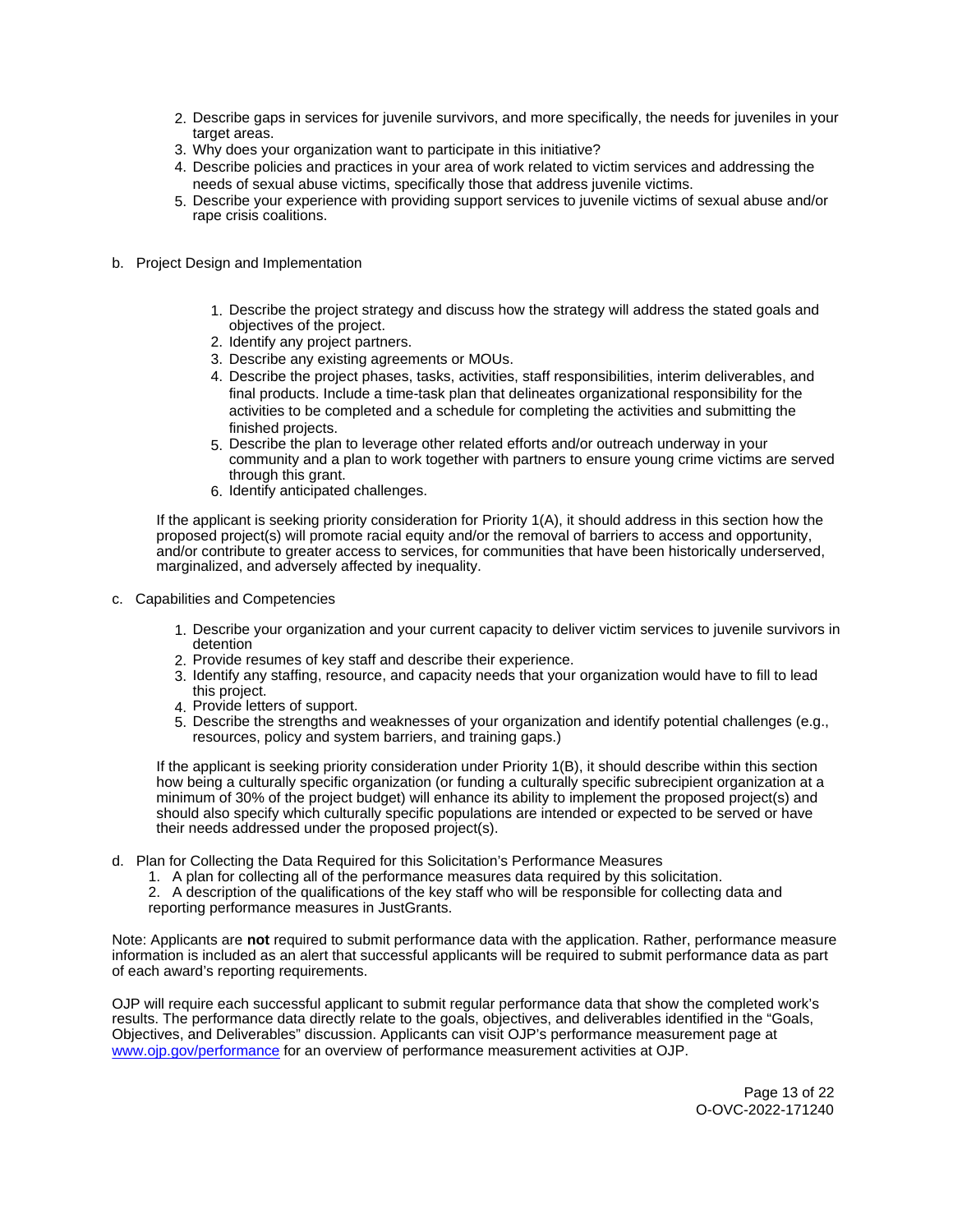OVC will require award recipients to submit performance measure data and performance reports in JustGrants. Examples of the performance measures questionnaire can be found at [https:///www.ovc.gov/grants/pdftxt/TVS](https://www.ovc.gov/grants/pdftxt/TVS-questionnaire.pdf)[questionnaire.pdf.](https://www.ovc.gov/grants/pdftxt/TVS-questionnaire.pdf) OVC will provide further guidance on the post-award submission process, if selected for award.

Purpose Area 2: Technical Assistance Provider

- a. Statement of the Problem
	- 1. Describe the problem with juveniles experiencing sexual assault in detention.
	- 2. Describe how the problem has contributed to increased rates of suicide, mental health issues, and continued youth victimization across the Nation.
	- 3. Describe the current nationwide gaps in victim services for youth in detention.
	- 4. Describe the gaps in available training and technical assistance (TTA) to assist with these issues.
- a. Project Design and Implementation
	- 1. Describe your organization's strategy for providing comprehensive TTA for the selected sites. Please include a detailed description of the TTA activities to be undertaken to accomplish the goals and objectives of this project.
	- 2. List and describe the individuals who will implement the project, including staff, consultants, and partnering organizations, if applicable.
	- 3. Include a time-task plan that delineates organizational responsibility for the activities to be completed and a schedule for the completion of activities and the submission of finished products.

If the applicant is seeking priority consideration for Priority 1(A), it should address in this section how the proposed project(s) will promote racial equity and/or the removal of barriers to access and opportunity, and/or contribute to greater access to services, for communities that have been historically underserved, marginalized, and adversely affected by inequality.

- a. Capabilities and Competencies
	- 1. The applicant must demonstrate that it has the expertise and organizational capacity to successfully undertake a project that involve significant challenges.
	- 2. Describe your experience in developing and providing TTA to victim service organizations.
	- 3. Describe the applicant organization's mission?
	- 4. Describe the qualifications and experience of the proposed staff and consultants dedicated to the project. Please provide resumes.

If the applicant is seeking priority consideration under Priority 1(B), it should describe within this section how being a culturally specific organization (or funding a culturally specific subrecipient organization at a minimum of 30% of the project budget) will enhance its ability to implement the proposed project(s) and should also specify which culturally specific populations are intended or expected to be served or have their needs addressed under the proposed project(s).

a. Plan for Collecting the Data Required for this Solicitation's Performance Measures

- 1. A plan for collecting all of the performance measures data required by this solicitation.
- 2. A description of the qualifications of the key staff who will be responsible for collecting data and reporting performance measures in JustGrants.

Note: Applicants are **not** required to submit performance data with the application. Rather, performance measure information is included as an alert that successful applicants will be required to submit performance data as part of each award's reporting requirements.

> Page 14 of 22 O-OVC-2022-171240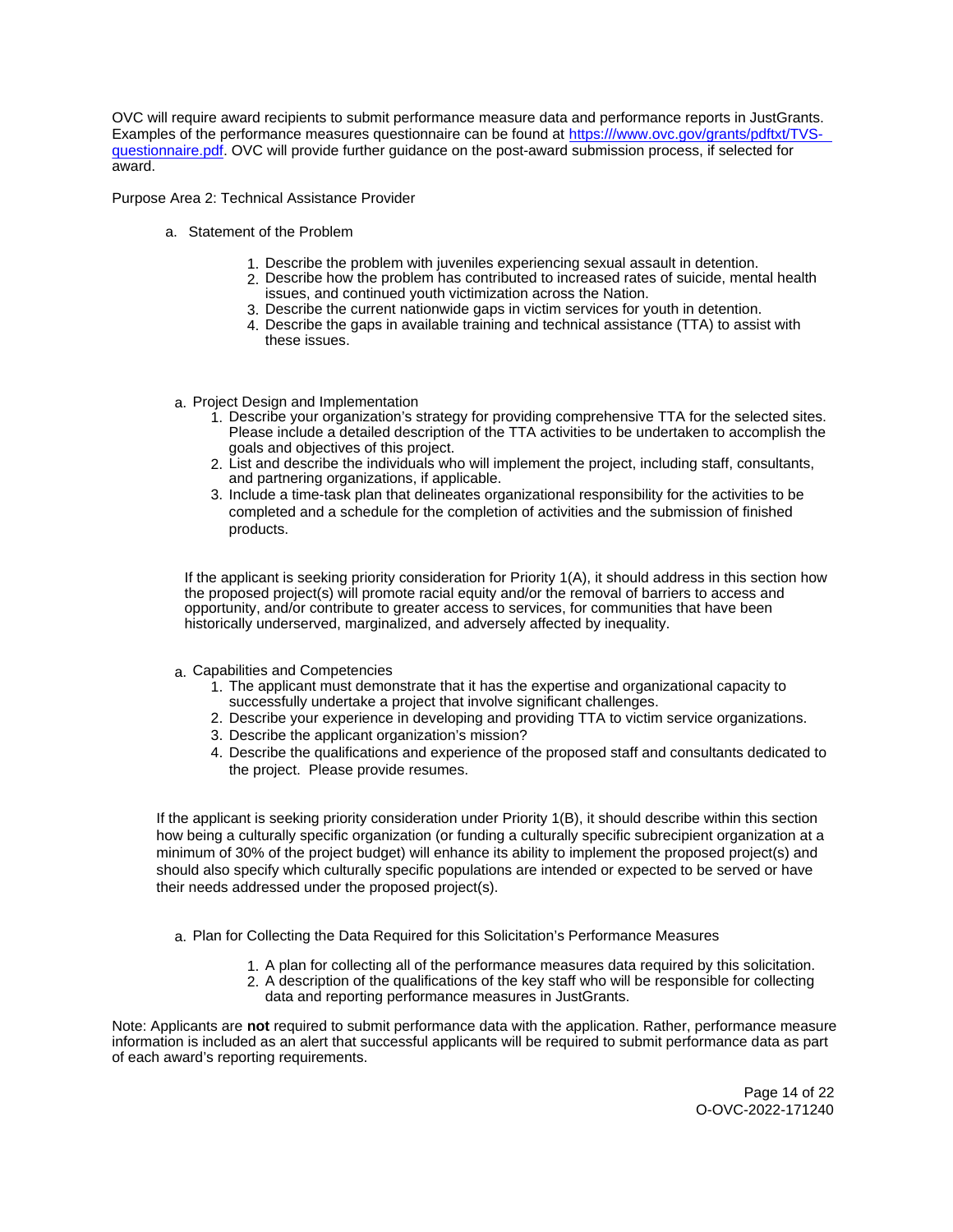<span id="page-15-0"></span>OJP will require each successful applicant to submit regular performance data that demonstrate the results of the work carried out under the award. The performance data directly relate to the goals, objectives, and deliverables identified in the "Goals, Objectives, and Deliverables" discussion. Applicants can also visit OJP's performance measurement page at [www.ojp.gov/performance](http://www.ojp.gov/performance) for an overview of performance measurement activities at OJP.

OVC will require award recipients to submit quarterly performance measure data in the Performance Measurement Tool and separately submit semiannual performance reports in JustGrants. A list of resources and trainings can be found at [https://ovc.ojp.gov/funding/performance-measures/transforming-victim-services.](https://ovc.ojp.gov/funding/performance-measures/transforming-victim-services) Examples of performance measure questions for this project can be found here: [https://www.ovc.gov/grants/pdftxt/TVS-questionnaire.pdf.](https://www.ovc.gov/grants/pdftxt/TVS-questionnaire.pdf) Award recipients under this solicitation will be required to complete the following sections, including any relevant shared measures.

- I. Training
- IV. Data Gathering
- V. Collaborative Partnerships
- VI. Strategic Planning
- VII. Victim Services

OVC will provide further guidance on the post-award submission process, if selected for award.

#### **Note on Project Evaluations**

An applicant that proposes to use award funds through this solicitation to conduct project evaluations must follow the guidance in the "Note on Project Evaluations" section in the [OJP Grant Application Resource Guide.](https://www.ojp.gov/funding/apply/ojp-grant-application-resource-guide#project-evaluations)

#### **Goals, Objectives, Deliverables, and Timeline**

Applicants will submit the project's goals, objectives, deliverables, and timelines in the JustGrants web-based form.

### **Budget and Associated Documentation**

See below.

### **Budget Worksheet and Budget Narrative (Web-based Form)**

The applicant will complete the JustGrants web-based budget form. See the OJP Grant Application Resource [Guide](https://www.ojp.gov/funding/apply/ojp-grant-application-resource-guide#budget-prep) for additional information.

If the applicant is seeking priority consideration under Priority 1(B) based on the identification of at least one proposed subrecipient as a culturally specific organization, the proposed funding for the subrecipient in the webbased budget form **must be a minimum of 30% of award funding.** 

The budget narrative must also describe how the activities that will be funded with the (minimum) 30% of award funding provided to the subrecipient **specifically relate to the priority consideration requested under Priority 1(B)** and described in the Capabilities and Competencies section of the application.

#### **Pre-Agreement Cost**

See the [OJP Grant Application Resource Guide](https://www.ojp.gov/funding/apply/ojp-grant-application-resource-guide#pre-agreement-costs) for information on Pre-agreement Costs (also known as Preaward Costs).

#### **Indirect Cost Rate Agreement (if applicable)**

The applicant will submit its indirect cost rate agreement by uploading it as an attachment in JustGrants. See the [OJP Grant Application Resource Guide](https://www.ojp.gov/funding/apply/ojp-grant-application-resource-guide#indirect-cost) for additional information.

> Page 15 of 22 O-OVC-2022-171240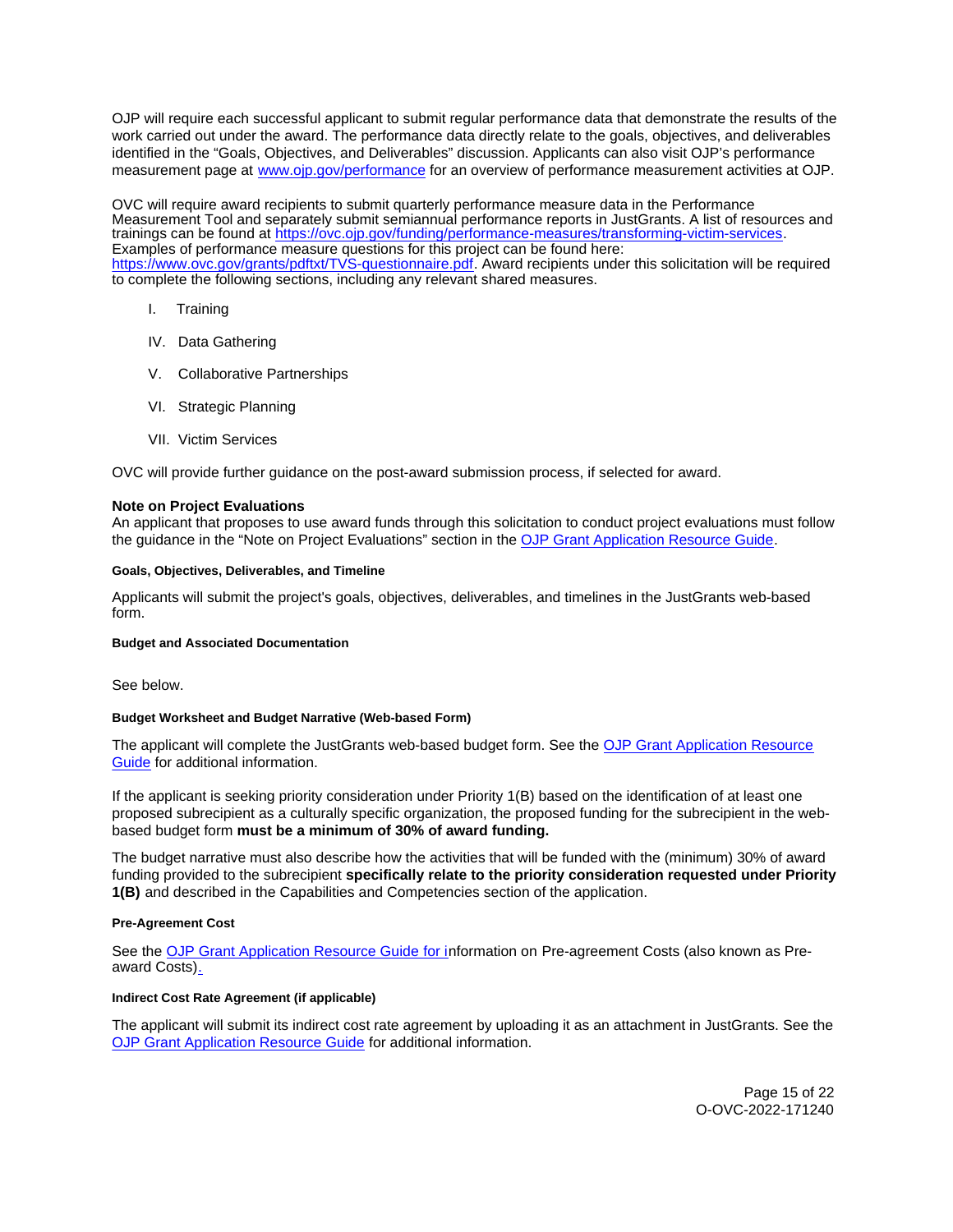#### <span id="page-16-0"></span>**Employee Compensation Waiver**

See the [OJP Grant Application Resource Guide](https://www.ojp.gov/funding/apply/ojp-grant-application-resource-guide#limitation-use-award) for information on the Limitation on Use of Award Funds for Employee Compensation; Waiver.

#### **Financial Management Questionnaire (including applicant disclosure of high-risk status)**

The applicant will download the questionnaire, complete it, and submit it by uploading it as an attachment in JustGrants. See the [OJP Grant Application Resource Guide](https://www.ojp.gov/funding/apply/ojp-grant-application-resource-guide#fm-internal-controls-questionnaire) for the link to the questionnaire and additional information.

#### **Disclosure of Process Related to Executive Compensation**

If applicable, the applicant will submit a description of the process used to determine executive compensation by uploading the document as an attachment in JustGrants. See the "Application Attachments" section of the OJP [Grant Application Resource Guide](https://www.ojp.gov/funding/apply/ojp-grant-application-resource-guide#disclosure-process-executive) for information.

#### **Additional Application Components**

Applicants will attach the additional requested documentation in JustGrants.

#### **Curriculum Vitae or Resumes**

### **Position Descriptions and Resumes**

Position descriptions and resumes for key positions should be tailored to the applicant to demonstrate qualifications of each key individual involved in the project.

#### **Tribal Authorizing Resolution**

An application in response to this solicitation may require inclusion of tribal authorizing documentation as an attachment. If applicable, the applicant will submit the tribal authorizing documentation by uploading it as an attachment in JustGrants. See the [OJP Grant Application Resource Guide](https://www.ojp.gov/funding/apply/ojp-grant-application-resource-guide#tribal-authorizing-resolution) for information on tribal authorizing resolutions.

#### **Timeline Form**

The time-task plan presented in chart form will not be included as part of the 25-page narrative limitation. Applicants must develop a time-task plan that clearly identifies major activities and products for the duration of the project period. This plan must include the designation of organizational responsibility and a schedule for completion of activities and submission of finished products. In preparing the time-task plan, Gantt chart, or schedule, applicants should make certain that all project activities will occur within the proposed project period. The plan also must provide for the submission of financial and progress reports.

#### **Letters of Support**

Applicants must submit a Letter of Support or MOU with their application indicating a facilities' commitment to partnering with the service provider to make victim services available to incarcerated juvenile survivors. Applicants shall be required to submit formalized MOU with the partner facilities within 6 months of funding.

The following information must be included in these types of documents:

- Names of the organizations/agencies to be involved.
- Scope of the direct specialized service(s) and other work to be performed under the agreement.
- Duration of the agreement.

### **Research and Evaluation Independence and Integrity Statement**

If an application proposes research (including research and development) and/or evaluation, the applicant must demonstrate research/evaluation independence and integrity, including appropriate safeguards, before it may

> Page 16 of 22 O-OVC-2022-171240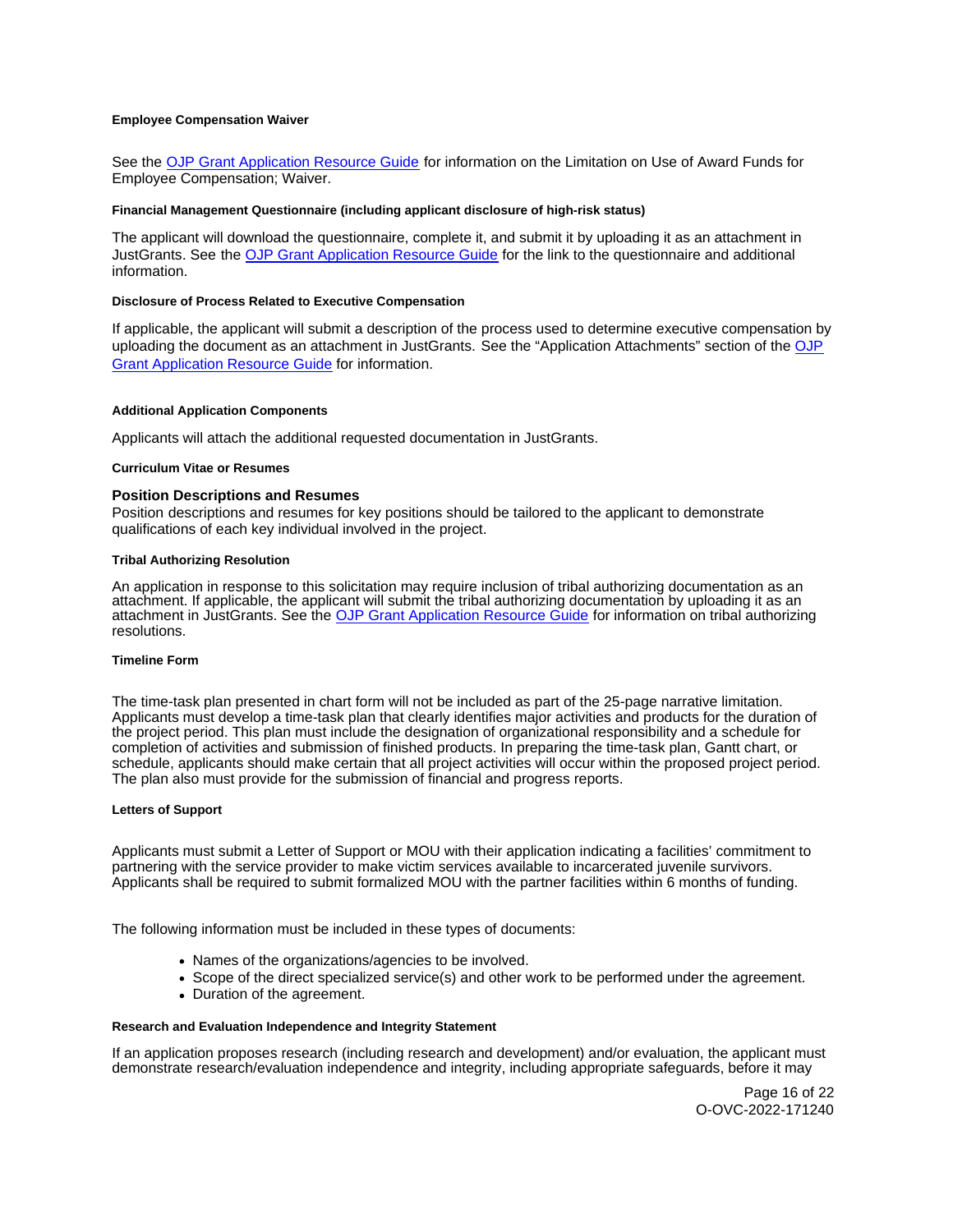<span id="page-17-0"></span>receive award funds. The applicant will submit documentation of its research and evaluation independence and integrity by uploading it as an attachment in JustGrants. For additional information, see the [OJP Grant](https://www.ojp.gov/funding/apply/ojp-grant-application-resource-guide#research-evaluation)  [Application Resource Guide.](https://www.ojp.gov/funding/apply/ojp-grant-application-resource-guide#research-evaluation)

#### **Logic Model**

Applicants must include a logic model that graphically illustrates how the project's goals, objectives, and activities are interrelated to address the stated problem. The logic model must be included as a separate attachment and must include information related to anticipated outputs, performance measures, and short- and long-term outcomes that are anticipated for victims served and the community. Sample logic models are available at [www.ojjdp.gov/grantees/pm/logic\\_models.html.](http://www.ojjdp.gov/grantees/pm/logic_models.html)

#### **Disclosures and Assurances**

The applicant will address the following disclosures and assurances.

### **Disclosure of Lobbying Activities**

Complete and submit the SF-LLL in [Grants.gov.](https://Grants.gov) See the [OJP Grant Application Resource Guide](https://www.ojp.gov/funding/apply/ojp-grant-application-resource-guide#disclosure-lobby) for additional information.

#### **DOJ Certified Standard Assurances**

Review and accept the DOJ Certified Standard Assurances in JustGrants. See the [OJP Grant Application](https://www.ojp.gov/funding/apply/ojp-grant-application-resource-guide#administrative)  [Resource Guide](https://www.ojp.gov/funding/apply/ojp-grant-application-resource-guide#administrative) for additional information.

### **Applicant Disclosure of Duplication in Cost Items**

Complete the JustGrants web-based Applicant Disclosure of Duplication in Cost Items form. See the OJP Grant [Application Resource Guide](https://www.ojp.gov/funding/apply/ojp-grant-application-resource-guide#applicant-disclosure-pending-applications) for additional information.

# **DOJ Certifications Regarding Lobbying; Debarment, Suspension and Other Responsibility Matters; and Drug-Free Workplace Requirements**

Review and accept the DOJ Certified Certifications Regarding Lobbying; Debarment, Suspension and Other Responsibility Matters; Drug-Free Workplace Requirements; Law Enforcement and Community Policing in JustGrants. See the [OJP Grant Application Resource Guide](https://www.ojp.gov/funding/apply/ojp-grant-application-resource-guide#administrative) for additional information.

#### **Applicant Disclosure and Justification – DOJ High Risk Grantees (if applicable)**

If applicable, submit the DOJ High Risk Disclosure and Justification as an attachment in JustGrants. A DOJ High Risk Grantee is an award recipient that has received a DOJ High Risk designation based on a documented history of unsatisfactory performance, financial instability, management system or other internal control deficiencies, or noncompliance with award terms and conditions on prior awards, or that is otherwise not responsible. See the [OJP Grant Application Resource Guide](https://www.ojp.gov/funding/apply/ojp-grant-application-resource-guide) for additional information.

#### **How to Apply**

.

Step 1: The applicant must submit the **SF-424** and **SF-LLL** in [Grants.gov](https://Grants.gov) at [https://www.grants.gov/web/grants/register.html.](https://www.grants.gov/web/grants/register.html)

Step 2: The applicant must then submit the **full application,** including attachments, in JustGrants in [JustGrants.usdoj.gov](https://justicegrants.usdoj.gov/) 

For additional information, see the "How to Apply" section in the [OJP Grant Application Resource Guide](https://www.ojp.gov/funding/apply/ojp-grant-application-resource-guide#apply) and the [DOJ](https://justicegrants.usdoj.gov/sites/g/files/xyckuh296/files/media/document/appln-submission-checklist.pdf)  [Application Submission Checklist.](https://justicegrants.usdoj.gov/sites/g/files/xyckuh296/files/media/document/appln-submission-checklist.pdf)

#### **Submission Dates and Time**

The **SF-424 and the SF-LLL** must be submitted in [Grants.gov](https://Grants.gov) by 11:59 p.m. eastern time on May 26, 2022.

The **full application** must be submitted in JustGrants by 8:59 p.m. eastern time on June 2, 2022.

Page 17 of 22 O-OVC-2022-171240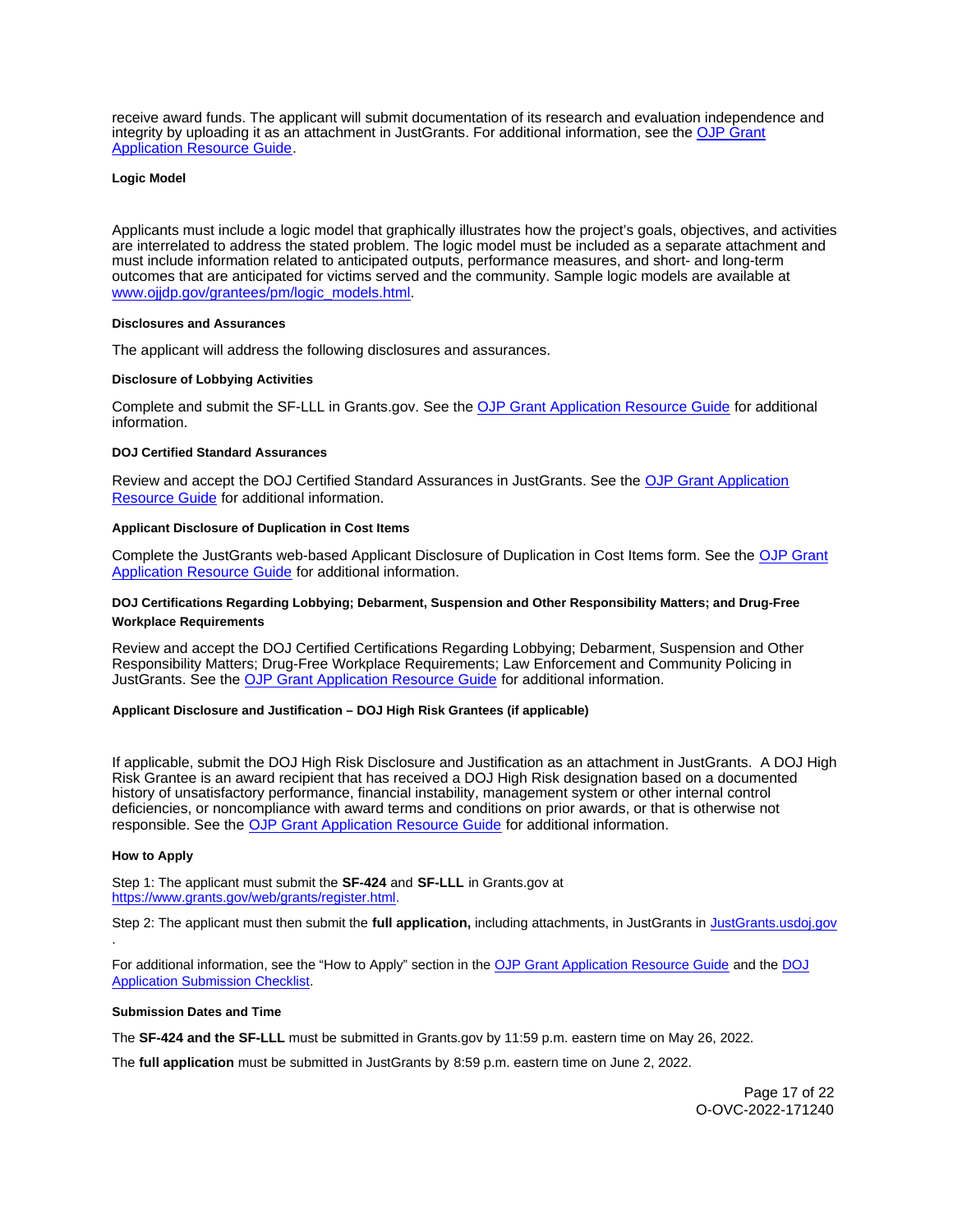<span id="page-18-0"></span>OJP urges applicants to submit their [Grants.gov](https://Grants.gov) and JustGrants submissions prior to the due dates to allow sufficient time to correct errors and resubmit by the submission deadlines if a rejection notification is received. To be considered timely, the **full application** must be submitted in JustGrants by the JustGrants application deadline.

# **Application Review Information**

# **Review Criteria**

# **Merit Review Criteria**

Applications that meet the basic minimum requirements will be evaluated by peer reviewers. Applications will be evaluated on how the proposed project/program addresses the following criteria:

- 1. Statement of the Problem/Description of the Issue (20%) evaluate the applicant's understanding of the program/issue to be addressed.
- 2. Project Design and Implementation (45%) evaluate the adequacy of the proposal, including the goals, objectives, timelines, milestones, and deliverables.
- 3. Capabilities and Competencies (25%) evaluate the administrative and technical capacity of the applicant to successfully accomplish the goals and objectives.
- 4. Plan for Collecting the Data Required for this Solicitation's Performance Measures (5%) evaluate the applicant's understanding of the performance data reporting requirements and the plan for collecting the required data.
- 5. Budget (5%) evaluate for completeness, cost effectiveness, and allowability (e.g., reasonable, allocable, and necessary for project activities).

# **Other Review Criteria/Factors**

Other important considerations for OVC include geographic diversity, strategic priorities (specifically including, but not limited to, those priority areas already mentioned), available funding, past performance, and the extent to which the Budget Worksheet and Budget Narrative (web-based form) accurately explain project costs that are reasonable, necessary, and otherwise allowable under federal law and applicable federal cost principles.

#### **Review Process**

Applications submitted under this solicitation that meet the basic minimum requirements, will be evaluated for technical merit by a peer review panel(s) in accordance with OJP peer review policy and procedures using the stated review criteria listed above.

OJP screens applications to ensure they meet the basic minimum requirements prior to conducting the peer review. Although specific requirements may vary, the following are common requirements applicable to all OJP solicitations:

- The application must be submitted by an eligible type of applicant.
- The application must request funding within programmatic funding constraints (if applicable).
- The application must be responsive to the scope of the solicitation.
- The application must include all items necessary to meet the basic minimum requirements.

Pursuant to the Part 200 Uniform Requirements, before award decisions are made, OJP also reviews information related to the degree of risk posed by the applicant. Among other things to help assess whether an applicant with one or more prior federal awards has a satisfactory record with respect to performance, integrity, and business ethics, OJP checks whether the applicant is listed in SAM as excluded from receiving a federal award.

In addition, if OJP anticipates that an award will exceed \$250,000 in federal funds, OJP also must review and consider any information about the applicant that appears in the non-public segment of the integrity and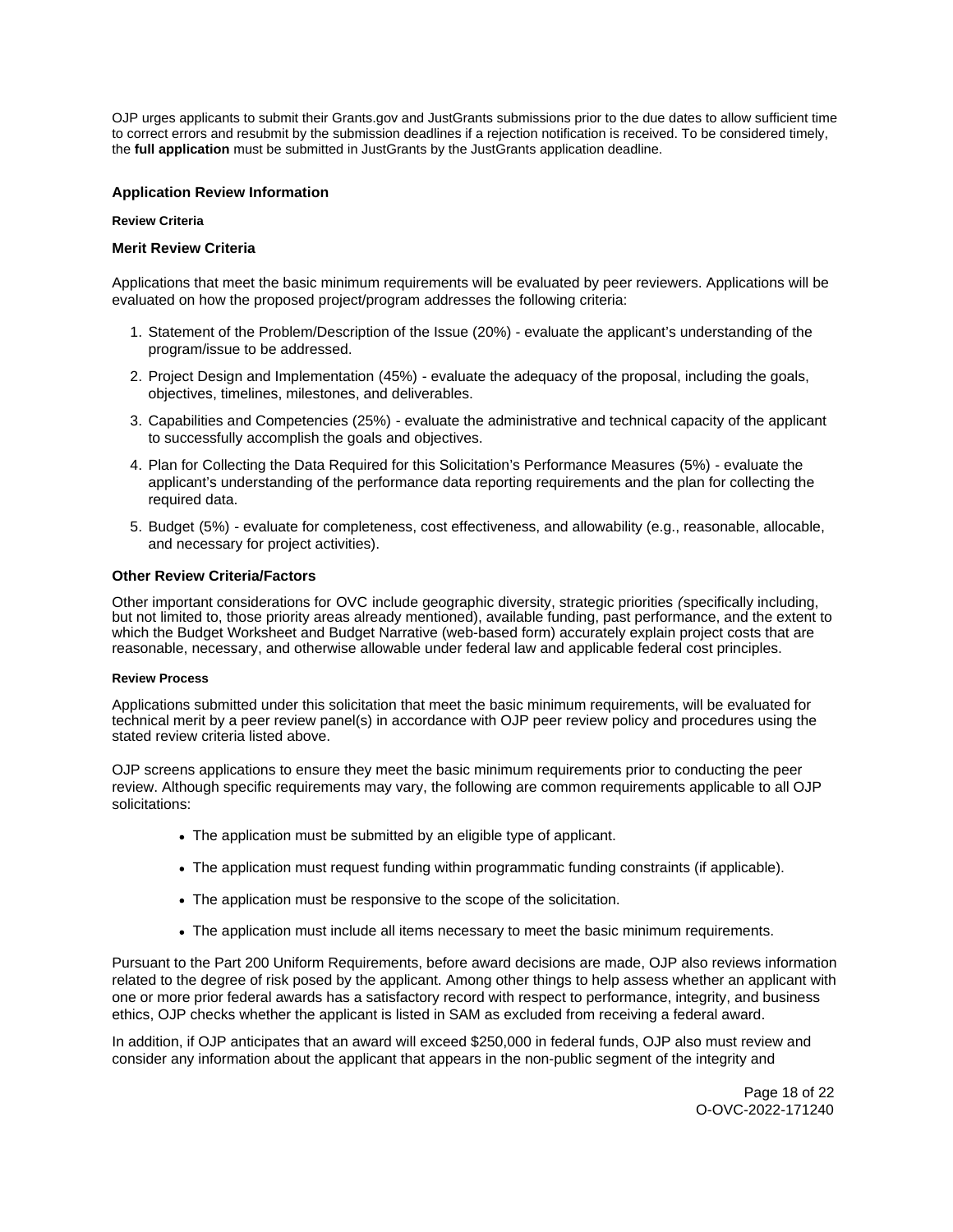<span id="page-19-0"></span>performance system accessible through SAM (currently, the Federal Awardee Performance and Integrity Information System, FAPIIS).

**Important note on FAPIIS:** An applicant may review and comment on any information about itself that currently appears in FAPIIS and was entered by a federal awarding agency. OJP will consider such comments by the applicant, in addition to the other information in FAPIIS, in its assessment of the risk posed by the applicant.

Absent explicit statutory authorization or written delegation of authority to the contrary, all final award decisions will be made by the Assistant Attorney General, who may consider not only peer review ratings and OVC recommendations, but also other factors as indicated in this section.

### **Federal Award Administration Information**

### **Federal Award Notices**

See the [OJP Grant Application Resource Guide](https://www.ojp.gov/funding/apply/ojp-grant-application-resource-guide#federal-award-notices) for information on award notifications and instructions.

#### **Administrative, National Policy, and Other Legal Requirements**

If selected for funding, in addition to implementing the funded project consistent with the OJP-approved application, the recipient must comply with all award conditions and all applicable requirements of federal statutes and regulations, including the applicable requirements referred to in the assurances and certifications executed in connection with award acceptance. For additional information on these legal requirements, see the "Administrative, National Policy, and Other Legal Requirements" section in the [OJP Grant Application Resource](https://www.ojp.gov/funding/apply/ojp-grant-application-resource-guide#administrative)  [Guide.](https://www.ojp.gov/funding/apply/ojp-grant-application-resource-guide#administrative)

#### **Information Technology (IT) Security Clauses**

An application in response to this solicitation may require inclusion of information related to information technology security. See the [OJP Grant Application Resource Guide](https://www.ojp.gov/funding/apply/ojp-grant-application-resource-guide#information-technology) for information on information technology security.

#### **General Information about Post-Federal Award Reporting Requirements**

In addition to the deliverables described in the "Program Description" section, all award recipients under this solicitation will be required to submit certain reports and data.

Required reports. Award recipients typically must submit quarterly financial reports, semi-annual performance reports, final financial and performance reports, and, if applicable, an annual audit report in accordance with the Part 200 Uniform Requirements or specific award conditions. Future awards and fund drawdowns may be withheld if reports are delinquent. (In appropriate cases, OJP may require additional reports.)

See the [OJP Grant Application Resource Guide](https://www.ojp.gov/funding/apply/ojp-grant-application-resource-guide#general-information) for additional information on specific post-award reporting requirements, including performance measure data.

#### **Federal Awarding Agency Contact(s)**

For OJP contact(s), see the solicitation cover page.

For contact information for [Grants.gov](https://Grants.gov), see the solicitation cover page.

For contact information for JustGrants, see the solicitation cover page.

# **Other Information**

### **Freedom of Information and Privacy Act (5 U.S.C. 552 and 5 U.S.C. 552a)**

See the [OJP Grant Application Resource Guide](https://www.ojp.gov/funding/apply/ojp-grant-application-resource-guide#foia) for information on the Freedom of Information and Privacy Act (5 U.S.C. 552 and 5 U.S.C. 552a).

### **Provide Feedback to OJP**

Page 19 of 22 O-OVC-2022-171240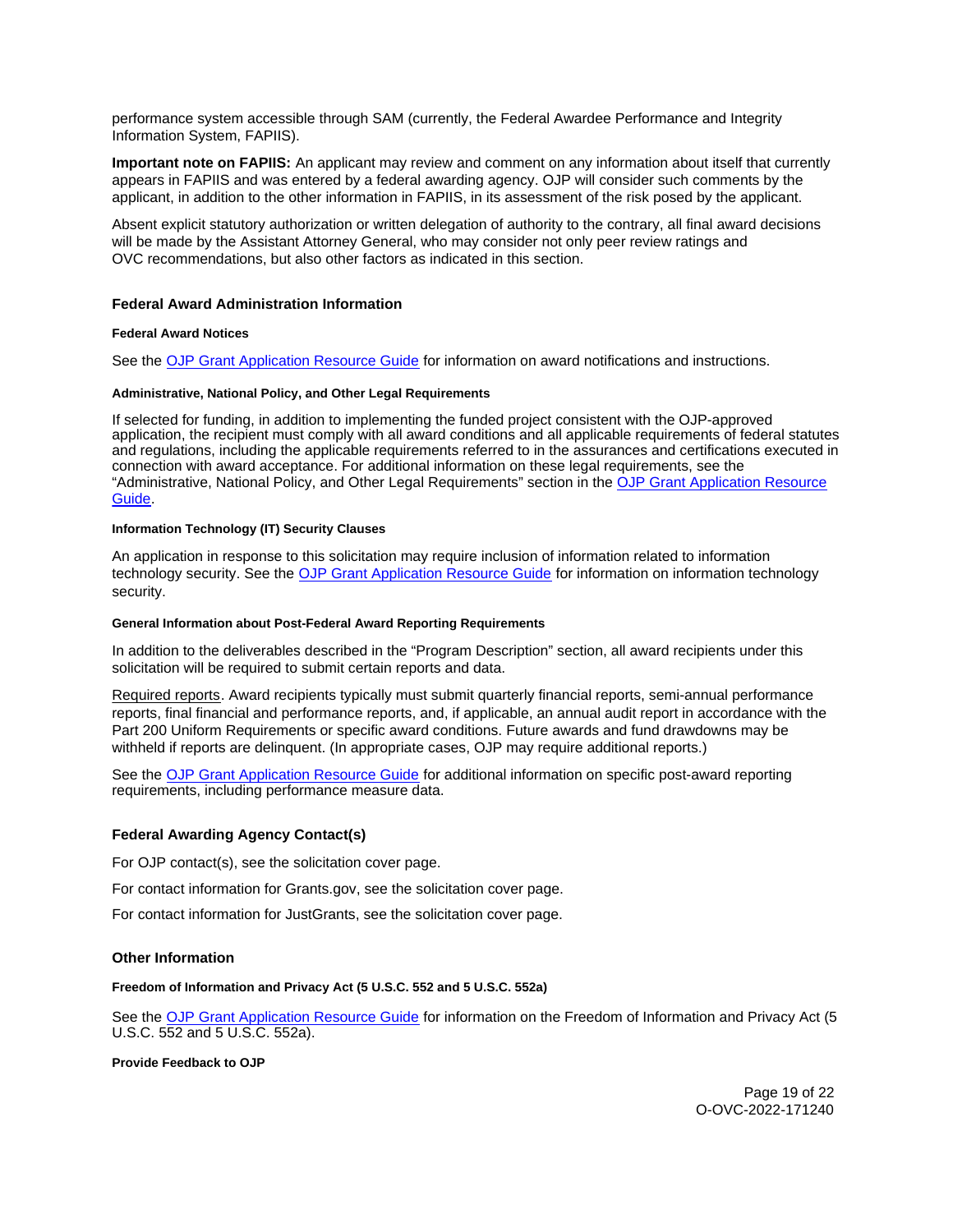<span id="page-20-0"></span>See the [OJP Grant Application Resource Guide](https://www.ojp.gov/funding/apply/ojp-grant-application-resource-guide#feedback) for information on how to provide feedback to OJP.

# **Performance Measures**

OVC will require award recipients to submit quarterly performance measure data in the Performance Measurement Tool and separately submit semiannual performance reports in JustGrants. A list of resources and trainings can be found at [https://ovc.ojp.gov/funding/performance-measures/transforming-victim-services.](https://ovc.ojp.gov/funding/performance-measures/transforming-victim-services) Examples of performance measure questions for this project can be found here: [https://www.ovc.gov/grants/pdftxt/TVS-questionnaire.pdf.](https://www.ovc.gov/grants/pdftxt/TVS-questionnaire.pdf) Award recipients under this solicitation will be required to complete the following sections, including any relevant shared measures.

- I. Training
- IV. Data Gathering
- V. Collaborative Partnerships
- VI. Strategic Planning
- VII. Victim Services

OVC will provide further guidance on the post-award submission process, if selected for award.

# **Application Checklist**

# **OVC FY 2022 Safety, Support, and Services for Survivors of Sexual Abuse in Youth Detention**

This application checklist has been created as an aid in developing an application. The DOJ Application [Submission Checklist](https://justicegrants.usdoj.gov/sites/g/files/xyckuh296/files/media/document/appln-submission-checklist.pdf) is another resource.

# **What an Applicant Must Do:**

Prior to registering in [Grants.gov](https://Grants.gov):

Confirm your Entity's [System Award Management \(SAM\)](https://sam.gov/SAM/) Registration Information (see [OJP Grant](https://www.ojp.gov/funding/apply/ojp-grant-application-resource-guide#apply)  [Application Resource Guide\)](https://www.ojp.gov/funding/apply/ojp-grant-application-resource-guide#apply)

To register in [Grants.gov](https://Grants.gov):

- Acquire an AOR and a [Grants.gov](https://Grants.gov) username and password (see OJP Grant Application Resource [Guide\)](https://www.ojp.gov/funding/apply/ojp-grant-application-resource-guide#apply)
- Acquire AOR confirmation from the E-Business Point of Contact (E-Biz POC) (see OJP Grant [Application Resource Guide\)](https://www.ojp.gov/funding/apply/ojp-grant-application-resource-guide#apply)

To find the funding opportunity:

- Search for the funding opportunity in [Grants.gov](https://Grants.gov) using the opportunity number, Assistance Listing or keyword(s)<br>• Select the correct Competition ID
- 
- Access the funding opportunity and application package (see Step 7 in the OJP Grant Application [Resource Guide\)](https://www.ojp.gov/funding/apply/ojp-grant-application-resource-guide#apply)
- Sign up for [Grants.gov](https://Grants.gov) email [notifications](https://www.grants.gov/web/grants/manage-subscriptions.html) (optional) (see [OJP Grant Application Resource Guide\)](https://www.ojp.gov/funding/apply/ojp-grant-application-resource-guide#apply)
- Read Important Notice: Applying for Grants in Grants.gov
- Read OJP policy and guidance on conference approval, planning, and reporting available at [ojp.gov/financialguide/DOJ/PostawardRequirements/chapter3.10a.htm](https://ojp.gov/financialguide/DOJ/PostawardRequirements/chapter3.10a.htm) (see [OJP Grant Application](https://www.ojp.gov/funding/apply/ojp-grant-application-resource-guide#prior-approval)  [Resource Guide](https://www.ojp.gov/funding/apply/ojp-grant-application-resource-guide#prior-approval)

**Overview of Post-Award Legal Requirements:**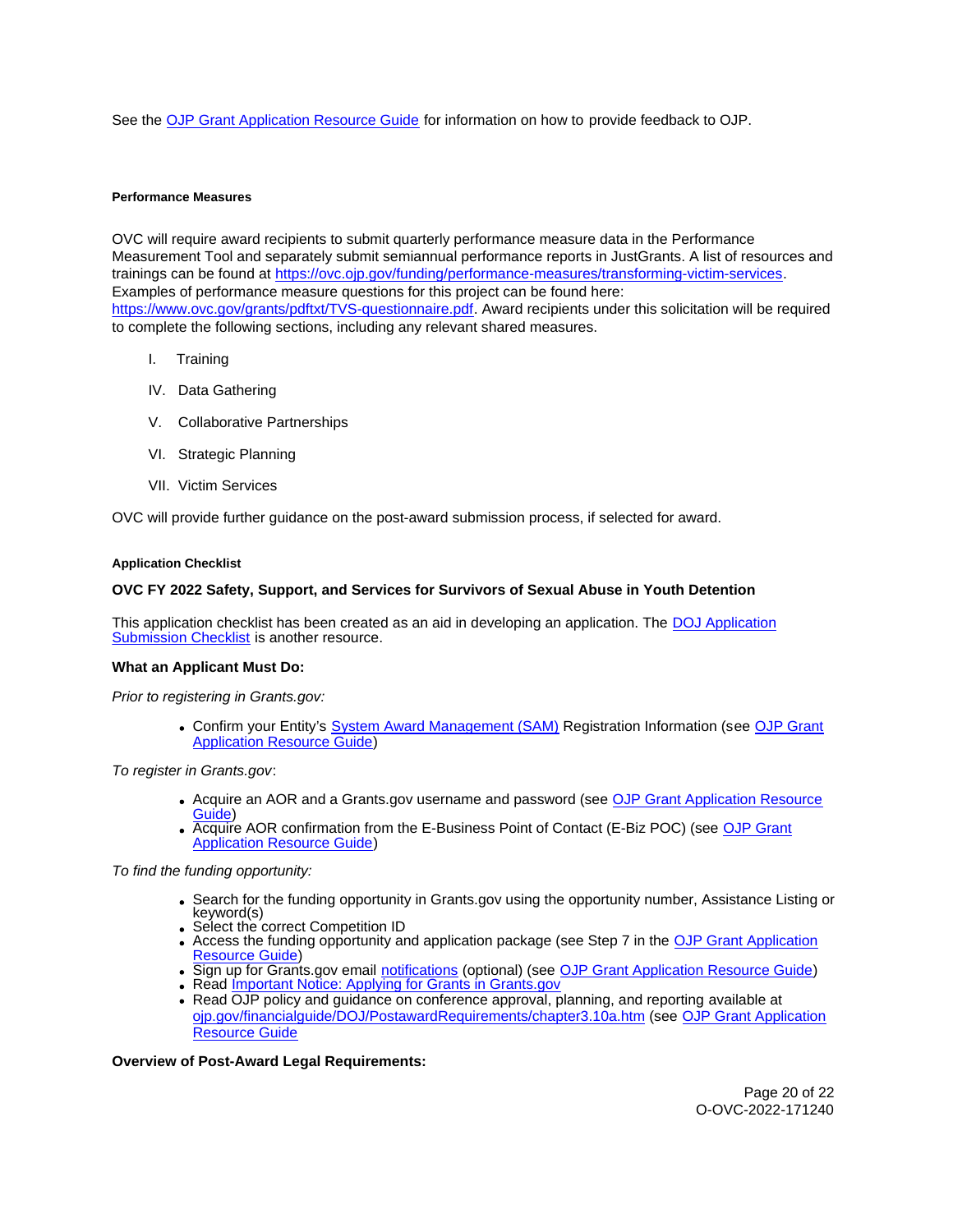Review the "[Overview of Legal Requirements Generally Applicable to OJP Grants and Cooperative](https://www.ojp.gov/funding/explore/legal-overview-awards)  [Agreements - FY 2022 Awards"](https://www.ojp.gov/funding/explore/legal-overview-awards) in the [OJP Funding Resource Center.](https://www.ojp.gov/funding/explore/legal-overview-awards)

# **Review Scope Requirement:**

• The federal amount requested is within the allowable limit(s) of of \$500,000 for Purpose Area 1 and \$750,000 for Purpose Area 2.

# **Review Eligibility Requirement:**

- City or township governments
- Public and State controlled institutions of higher education
- County governments
- Public housing authorities/Indian housing authorities
- Native American tribal organizations (other than Federally recognized tribal governments)
- Native American tribal governments (Federally recognized)
- Nonprofits having a 501(c)(3) status with the IRS, other than institutions of higher education
- Nonprofits that do not have a  $501(c)(3)$  status with the IRS, other than institutions of higher education
- Unrestricted (open to any type of entity above), subject to any clarification in text field entitled as Additional Information on Eligibility
- Private institutions of higher education
- For profit organizations other than small businesses
- Individuals
- Independent school districts
- Small businesses
- Other

~~~

#### **Prepare to submit the Application for Federal Assistance standard form (SF)-424 and Disclosure of Lobbying Activities form (SF-LLL)**

- Review Information to complete the Application for Federal Assistance (SF-424) in [Grants.gov](https://Grants.gov)
- Complete Standard Applicant Information (SF-424 information from [Grants.gov\)](https://Grants.gov)
- Submit the **SF-424** and **SF-LLL** in [Grants.gov](https://Grants.gov)

After the SF-424 and SF-LLL submission in [Grants.gov](https://Grants.gov), receive [Grants.gov](https://Grants.gov) email notifications that:

- Submission has been received in [Grants.gov](https://Grants.gov)
- Submission has either been successfully validated or rejected with errors (see OJP Grant [Application Resource Guide\)](https://www.ojp.gov/funding/apply/ojp-grant-application-resource-guide#apply)

If no [Grants.gov](https://Grants.gov) receipt and validation, or error notifications are received:

Contact OVC or [Grants.gov](https://Grants.gov) Customer Support Hotline at 800-518-4726, 606-545-5035, [Grants.gov](https://www.grants.gov/web/grants/support.html)  [customer support,](https://www.grants.gov/web/grants/support.html) or [support@grants.gov](mailto:support@grants.gov) regarding technical difficulties (see [OJP Grant Application](https://www.ojp.gov/funding/apply/ojp-grant-application-resource-guide#apply)  [Resource Guide\)](https://www.ojp.gov/funding/apply/ojp-grant-application-resource-guide#apply)

Receive email notification to complete application in JustGrants:

• Proceed to complete application in JustGrants

# **Content of Application Submission: Critical Application Elements**

The following items are critical application elements required to pass the basic minimum requirements review. If OJP determines that an application does not include the following elements, it will neither proceed to peer review, nor receive further consideration.

- Proposal Abstract
- Proposal Narrative
- Budget Worksheet and Budget Narrative (web-based form)